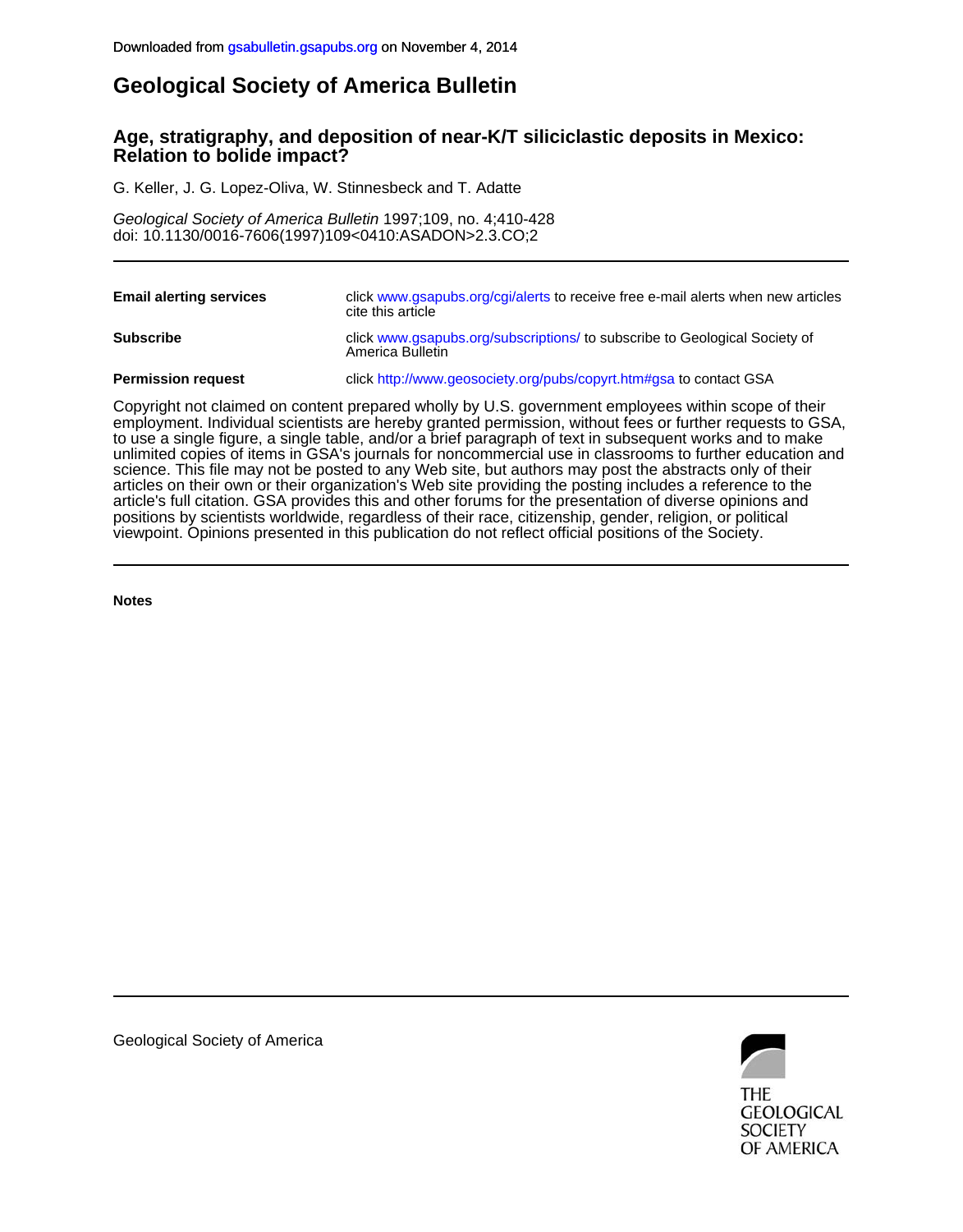# Age, stratigraphy, and deposition of near-K/T siliciclastic deposits in Mexico: Relation to bolide impact?

| G. Keller*        | Department of Geosciences, Princeton University, Princeton, New Jersey 08544                     |
|-------------------|--------------------------------------------------------------------------------------------------|
| J. G. Lopez-Oliva | Facultad de Ciencias de la Tierra, Universidad Autónoma de Nuevo Leon, 67700 Linares, NL, Mexico |
| W. Stinnesbeck    | Geologisches Institut, Universität Karlsruhe, 76128 Karlsruhe, Germany                           |
| <b>T.</b> Adatte  | Institut de Géologie, 11 Rue Emile Argand, 2007 Neuchâtel, Switzerland                           |

#### **ABSTRACT**

**Examination of 10 K/T boundary sections in northeastern and eastcentral Mexico, and new data presented from 7 sections, permit the following conclusions. (1) The globally recognized K/T boundary and mass extinction in planktic foraminifera is stratigraphically above, and separated by a thin marl layer of Maastrichtian age, from the siliciclastic deposit that is commonly interpreted as a short-term (hours to days) K/T-impact–generated tsunami deposit. A similar relationship between the K/T boundary and siliciclastic or breccia deposits is observed at Brazos River in Texas, Beloc in Haiti, and Poty Quarry in Brazil. (2) Stratigraphic control indicates that deposition of the siliciclastic member occurred sometime during the last 150 k.y. of the Maastrichtian, and ended at least several thousand years prior to the K/T boundary. (3) At least four discrete horizons of bioturbation have been observed within the siliciclastic deposit that indicate episodic colonization by invertebrates over an extended time period. (4) The glass- and spherule-rich unit, which has been linked to the Haiti spherule layer and the Chicxulub structure, is at the base of the siliciclastic deposit and thus significantly predates the K/T boundary event.**

**The stratigraphic separation of the K/T boundary and siliciclastic deposits and the evidence of long-term deposition between them, suggests the presence of two events: (1) a globally recognized K/T boundary (impact) event marked by Ir anomaly and the mass extinction, and (2) a Caribbean event (impact or volcanic and probably linked to the Chicxulub structure) that predates the K/T boundary and is marked by glass and siliciclastic or breccia deposits.**

#### **INTRODUCTION**

# **Yucatan**

The subsurface Chicxulub structure in northern Yucatan is now widely believed to be the long-sought Cretaceous/Tertiary (K/T) boundary bolide impact crater (Hildebrand et al., 1991; Pope et al., 1991, 1993; Sharpton et al., 1992, 1993, 1996; Pilkington and Hildebrand, 1994; Ward et al., 1995; Kring, 1995; Buffler et al., 1995). Supporting evidence for this interpretation includes the following. (1) Concentric geophysical anomalies suggest a large basin with a still-disputed size of either 180 km (Hildebrand et al., 1991, 1995; Pilkington and Hildebrand, 1994; Kring, 1995) or 300 km (Sharpton et

al., 1993, 1996) in diameter. (2) There are anomalously high iridium values in some isolated melt rock or andesitic rock fragments of Yucatan cores Y6 (breccia sample N19) and C1 (sample N10) reported by Sharpton et al. (1992), although these results could not be confirmed by Hildebrand et al. (1993) or Rocchia (1994, written commun.). (3) There is evidence of shock metamorphism in quartz and feldspar grains in some breccia samples (Hildebrand et al., 1991; Sharpton et al., 1992, 1996). (4) There is a similarity in chemical compositions between Chicxulub glass within andesitic rocks and tektite-like glasses in Haiti and northeastern Mexico (Smit et al., 1992; Stinnesbeck et al., 1993; Koeberl et al., 1994). (5) A  $^{40}Ar^{39}Ar$  age of about 65.2  $\pm$  0.4 Ma (Sharpton et al., 1992) or 64.98  $\pm$  0.05 Ma (Swisher et al., 1992) is based on one sample from core C1-N9; eight other samples analyzed from core Y6 (N14, N17, N19) yielded ages between 58.2 and 65.4 Ma and were considered the result of low-temperature alteration. (6) The stratigraphic position of the breccia is within Maastrichtian sediments at or near the K/T boundary (Ward et al., 1995). These lines of evidence are interpreted to suggest that a bolide impact is the most likely origin for the Chicxulub structure and breccia.

Nevertheless, questions remain as to the precise age and stratigraphic position of the breccia with respect to the K/T boundary–was this a K/T or pre-K/T event? Was breccia deposition a single event or multiple events? The reported presence of Maastrichtian age marls above the breccia observed in wells Y6 and C1 (Lopez Ramos, 1973; Ward et al., 1995) and the apparent presence of limestone and anhydrite layers interbedded within Chicxulub breccias in several wells (Y2,Y4,Y6) suggest that breccia deposition could predate the K/T event and that there could have been several breccia deposition events (Ward et al., 1995). Alternatively, it is possible that the marls were erroneously identified as Maastrichtian age based on reworked Cretaceous faunas, and that the limestone and anhydrite layers within the breccia represent large boulders (Ward et al., 1995). The present Chicxulub cores and incomplete sample set available for study provide no conclusive evidence for either interpretation. At present, however, it is commonly assumed that the breccia is of K/T boundary age and impact induced.

As a result of the interpretation of the Chicxulub structure as an impact crater, near-K/T boundary siliciclastic deposits in northeastern, east-central, and southern Mexico, Texas, and the Gulf of Mexico (Fig. 1), which were previously related to sea-level lowstands, turbidites, or gravity flows, have been reinterpreted by some workers as impact-generated tsunami deposits (e.g., Bourgeois et al., 1988; Hildebrand and Boynton, 1990; Smit et al., 1992, 1994a, 1994b; Alvarez et al., 1992; Montanari et al., 1994). Likewise, limestone breccia deposits from Yucatan cores, southern Mexico, Guatemala, Belize, and northeastern Brazil that were previously related to tec-

<sup>\*</sup>E-mail address: keller@geo.Princeton.edu

*GSA Bulletin*; April 1997; v. 109; no. 4; p. 410–428; 14 figures; 3 tables.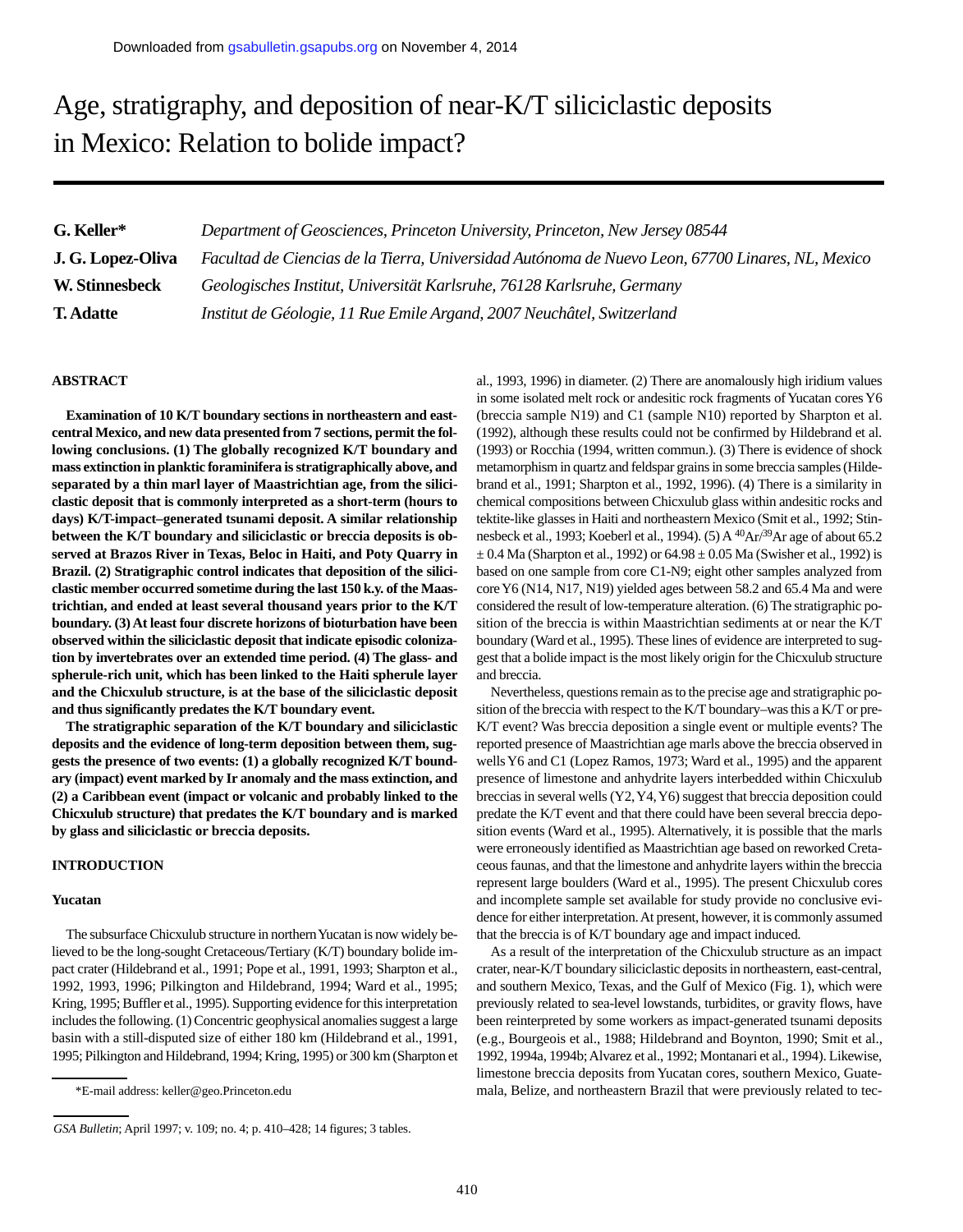

**Figure 1. Location map of K/T boundary sections with near-K/T siliciclastic or breccia deposits from Texas to Brazil. Inset shows locations of northeastern Mexico sections. Note that all of these sections are located 40 to 80 km east of the front range of the Sierra Madre Oriental.**

tonic activity or collapse, have been reinterpreted as impact-generated breccias and ejecta blankets (Sharpton et al., 1992, 1996; Hildebrand et al., 1993; Ocampo and Pope, 1994; Albertão et al., 1994; Ocampo et al., 1996; Ward et al., 1995). These revised interpretations fundamentally alter previous concepts of these siliciclastic and breccia deposits, although many questions still remain regarding their depositional nature, timing and duration of emplacements, and their stratigraphic correlation to the Chicxulub breccia and the K/T boundary worldwide (Keller and Stinnesbeck, 1996a, 1996b). Until these problems are resolved, interpreting all near-K/T siliciclastic and breccia deposits as K/T impact related may be incorrect.

## **Northeastern Mexico**

The most thoroughly studied Central American K/T sections to date are in northeastern Mexico where more than a dozen outcrops have been examined (Fig. 1) to determine a possible relationship of the siliciclastic deposits to the Chicxulub event (Smit et al., 1992, 1994a, 1994b; Longoria and Grajales Nishimura, 1993; Stinnesbeck et al., 1993, 1994a, 1994b, 1996; Bohor and Betterton, 1993; Keller et al., 1994a, 1994b; Lopez-Oliva, 1996). Despite this effort, the two most critical questions have remained unanswered. (1) Are the siliciclastic deposits precisely of K/T boundary age? (2) Was deposition a single short-term event or long-term, multiple events? Both of these questions are difficult to answer because of the unusual nature of these deposits and their proximity to the stratigraphic K/T boundary.

It is generally agreed that the siliciclastic deposits are coeval, but questions remain about their stratigraphic position relative to the K/T boundary. The possibility that the siliciclastic deposits in northeastern Mexico may predate the K/T boundary event was first mentioned by Keller et al. (1994a) and was later detailed by Lopez-Oliva and Keller (1996). This suggestion was based on the observation that at the La Lajilla section, a 5–10-cm-thick marl layer with Maastrichtian planktic foraminifers lies between the top of the siliciclastic deposit and the Tertiary Velasco shales. Similar stratigraphic relationships were earlier observed at Brazos River, Texas (Jiang and Gartner, 1986; Keller, 1989), at Beloc, Haiti, between the glass spherule layer and Tertiary sediments (Jéhanno et al., 1992; Leroux et al., 1995), and at the Poty Quarry near Recife, Brazil, between the breccia and Tertiary sediments (Stinnesbeck and Keller, 1995, 1996; Fig. 1). Some workers have suggested that this is simply a matter of how the K/T boundary is defined; i.e., the siliciclastic or breccia deposits define the K/T boundary, and the marl layer with Maastrichtian faunas simply represents reworking from the water column after the impact-generated tsunami event (Smit et al., 1994a). However, this interpretation ignores standard stratigraphic methods used to recognize reworking and to identify the K/T boundary worldwide. In this study we present further evidence that a similar stratigraphic relationship is present in all relatively complete K/T boundary sequences in northeastern Mexico, southern Mexico, Texas, Haiti, and Brazil. On the basis of these data we argue that a pre-K/T age for the siliciclastic and breccia deposits, rather than reworking, should be considered a real possibility.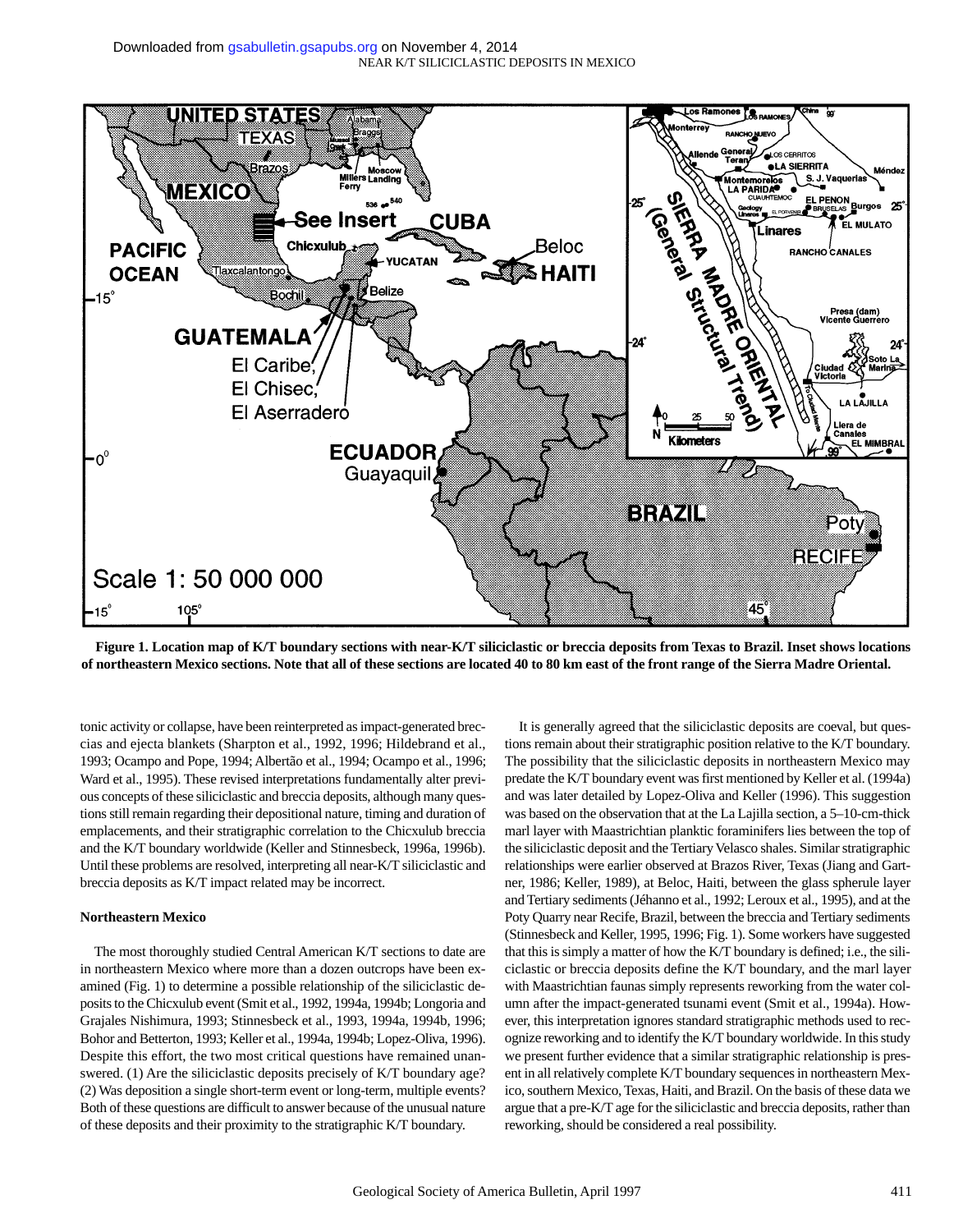Answers to the question whether the siliciclastic sediments represent a single short-term event or long-term multiple events have also been elusive and controversial. Smit et al. (1992, 1994a, 1994b) argued for short-term deposition by a megatsunami generated by the presumed Yucatan (Chicxulub) impact. In this scenario, the siliciclastic member was deposited within hours to days after the impact. In contrast, Stinnesbeck et al. (1993, 1994a, 1994b) argued for long-term deposition by normal sedimentary processes such as gravity flows associated with a sea-level lowstand. Regardless of the merits of either scenario, the critical question concerns the nature of deposition. Arguments in favor of long-term deposition, generally based on biostratigraphy and sedimentology (Keller et al., 1994b), or clay mineral and whole rock analyses (Adatte et al., 1996), have been inconclusive: proof or disproof, the "smoking gun" of an impact-tsunami origin, is still missing. During a 1994 field trip to northeastern Mexico (Keller et al., 1994a), an international team of 55 geologists agreed that the presence of burrows within the siliciclastic deposit would constitute the smoking gun that proves longterm deposition and disproves the short-term tsunami interpretation. That proof remained elusive during the 1994 field trip. However, subsequent field work by Ekdale and Stinnesbeck (1994, 1997, this study) discovered several discrete burrowed layers within the siliciclastic deposits. We document these burrowed layers and argue that they provide strong evidence that deposition occurred over a longer time period and therefore could not be related to a K/T-impact–generated tsunami event.

In addition to the two critical questions on age and depositional nature of the siliciclastic deposits, we do the following: (1) document the biostratigraphic position of these deposits with respect to the K/T boundary based on the global stratotype criteria for identifying this boundary; (2) provide minimum and maximum biostratigraphic age constraints for deposition of these siliciclastic sediments; (3) evaluate the stratigraphic position of the iridium anomaly and spherule layer and the likelihood that they represent the same event; and (4) reevaluate the relationship of the Chicxulub structure to the northeastern Mexico siliciclastic deposits.

## **MATERIALS AND METHODS**

Ten northeastern and east-central Mexican localities containing excellent exposures of the siliciclastic deposits at the K/T boundary transition were examined during numerous field excursions over the past three years (Fig. 1, inset). The locations and preliminary stratigraphies of many of these sections were recently published in a field guide (Keller et al., 1994a). We analyzed four sections that span the K/T boundary in northeastern Mexico (El Mimbral, La Lajilla, El Mulato, and La Parida) and one, Tlaxcalantongo, in east-central Mexico (also called Ceiba by Smit et al., 1994b) to determine the position and nature of the K/T boundary. Here we present the biostratigraphy and foraminiferal ranges of two new sections (El Mulato and La Parida), and a new analysis of the El Mimbral section. The preliminary stratigraphy of the El Mimbral section was originally published by Smit et al. (1992) and Stinnesbeck et al. (1993), and a detailed biostratigraphic analysis of the Danian interval appeared in Keller et al. (1994b). We reproduce here the biostratigraphic analysis of El Mimbral because (1) further studies have improved the age resolution; (2) this section is critical in comparison with other nearby sections which differ significantly from El Mimbral in the K/T boundary interval; and (3) the tsunami interpretation was originally based on the siliciclastic deposit at El Mimbral. The La Lajilla and Tlaxcalantongo sections were reported in Lopez-Oliva and Keller (1996) and Lopez-Oliva (1996), respectively. In addition to these trans-K/T sections, we present analyses of four new sections where the siliciclastic deposits top the sequences and Tertiary sediments are eroded (Los Ramones, Rancho Nuevo, La Sierrita, and El Peñon; Fig. 1). Within the seven sections analyzed for this report, the thickness of siliciclastic deposits ranges from several meters at El Peñon to only 2 cm at La Parida. Species ranges and relative abundances for all sections were presented in Lopez-Oliva (1996).

For comparison, we also examined several new K/T boundary sections in southern Mexico, Guatemala, and Brazil (Fig. 1; Stinnesbeck and Keller, 1994, 1995; Keller and Stinnesbeck, 1996). Each of the studied sections was measured and sampled at closely spaced intervals of 5 to 20 cm from several meters below to several meters above the siliciclastic deposits, sample spacing was generally 1 to 2 cm across the K/T boundary. Sample splits were processed for foraminiferal analysis using standard laboratory techniques and analyzed quantitatively (based on random sample splits of 300 specimens) for biostratigraphy and faunal turnover changes. Planktic foraminifera are abundant, though frequently recrystallized and poorly preserved, in all samples except for various intervals within the siliciclastic deposits of northeastern Mexico. Diagenetic alteration of foraminiferal tests does not appear to have significantly affected either species ranges or their relative abundances, as suggested by the similarity in patterns among different sections (Keller et al., 1994b; Lopez-Oliva and Keller, 1996).

Sample splits were also processed for whole-rock, clay mineral, and grain-size analyses at the geochemical laboratory of the University of Neuchâtel, Switzerland. Whole-rock and clay mineral samples were analyzed with a SCINTAG XRD 2000 diffractometer using analytical methods described in Kübler (1987). Small-scale sedimentary structures and petrology of the siliciclastic deposits and the spherule-rich sediments were examined in thin sections. Grain-size spectra of the insoluble residues were obtained by a laser particle counter Galai CIS 1 system using the method described by Jantschick et al. (1992).

#### **BIOSTRATIGRAPHY**

#### **Biozonation**

Keller's (1988, 1993) planktic foraminiferal biozonation of the K/T transition is used in this study (Fig. 2; zonal index taxa are marked in bold type). The revised zonation by Berggren et al. (1995) is shown for comparison. First and last appearances of Danian species are shown in their approximate sequential order based on a composite database that integrates more than 30 of the most complete K/T boundary sections worldwide (MacLeod and Keller, 1991a). The presence of several of these datum events at the same stratigraphic horizon generally represents a hiatus. A new latest Maastrichtian *Plummerita hantkeninoides* zone was recently added (Pardo et al., 1996). This biozone is similar in range to the *P. reicheli* zone of Masters (1984, 1993), and provides a significant refinement in stratigraphic resolution of the uppermost Maastrichtian. *P. hantkeninoides* is a short-lived species present in the top 6 m of the Maastrichtian at the El Kef section in Tunisia and in the top 3.5 m at the Agost section in Spain. In both sections the first appearance of this species correlates to within the lower part of the nannofossil *Micula prinsii* zone (Pardo et al., 1996). Paleomagnetic stratigraphy at Agost (Groot et al., 1989) shows that the first appearance of *P. hantkeninoides* occurs near the base of C29R, or 170–200 k.y. below the K/T boundary. The presence of this biozone therefore indicates that part or all of the last 170–200 k.y. of the Maastrichtian sediments are present. Moreover, the presence of *P. hantkeninoides* in sections that contain siliciclastic sediments or breccias provides important time constraints for deposition.

Although biostratigraphers using either the Keller or Berggren et al. zonal schemes should obtain the same results, this is not always the case. Whether the biostratigraphic zonation of one worker can be reproduced by another depends on many factors, including (1) sampling of the same stratigraphic locality and sequence at the equivalent sample resolution; (2) cleaning of the outcrop to avoid contamination; (3) similar laboratory processing techniques particularly in sieve size and analysis; (4) use of the same taxonomic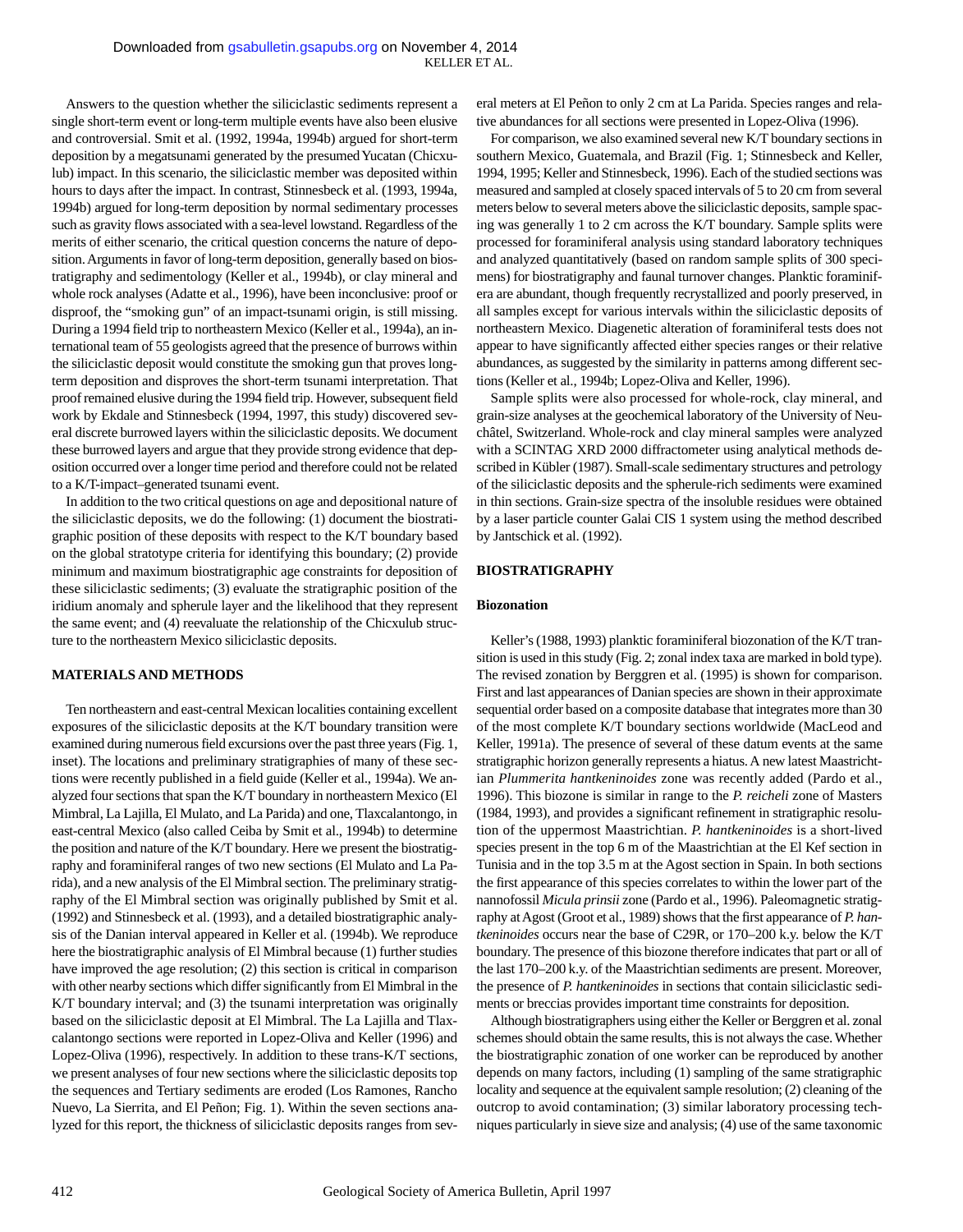| PLANKTIC FORAMINIFERAL ZONATION          |                                                                                |                     |                              |                     |                               |
|------------------------------------------|--------------------------------------------------------------------------------|---------------------|------------------------------|---------------------|-------------------------------|
|                                          | Keller,<br>Berggren et al.,<br>Datum events<br>1988, 1993<br>1995              |                     |                              |                     | <b>Datum events</b>           |
| M. trinidadensis                         |                                                                                | P <sub>1d</sub>     |                              |                     |                               |
|                                          |                                                                                |                     | Plc(2)                       | P <sub>1c</sub>     |                               |
|                                          | M. inconstans                                                                  | P <sub>1c</sub>     |                              |                     | M. inconstans                 |
| ┯<br>$\perp$                             | G. conusa<br>S. varianta                                                       |                     | P1c(1)                       |                     |                               |
|                                          |                                                                                |                     |                              |                     |                               |
|                                          |                                                                                | P <sub>1</sub> b    |                              | P <sub>1</sub> b    |                               |
|                                          | P. eugubina<br>P. longiapertura                                                |                     |                              |                     |                               |
| حالم<br>ᅩ<br>ᅩ                           | P. compressus<br>E. trivialis<br>$\perp$ G. pentagona<br>S. pseudobulloides    |                     | P <sub>1a(2)</sub>           |                     |                               |
| ᅩ<br>工                                   | S. triloculinoides<br>G. daubjergensis                                         | P <sub>1</sub> a    |                              |                     | ㅗ S. triloculinoides <b>l</b> |
| ᅩ<br>$\perp$<br>ᆠ<br>ᅩ                   | S. moskovini<br>P. planocompressus<br>G. taurica<br>C. midwayensis             |                     | P1a(1)                       | P <sub>1a</sub>     |                               |
| ᅩ                                        | P. longiapertura<br>P. eugubina                                                |                     |                              |                     | $\perp$ P. eugubina           |
| ᅩ<br>$\perp$<br>$\overline{\phantom{a}}$ | E. eobulloides<br>E. edita, E. simplicissima<br>E. fringa, W. hornerstownensis | P <sub>0</sub>      |                              | $P\alpha$           |                               |
| ᅩ<br>┯                                   | G. conusa<br>P. hantkeninoides                                                 |                     |                              | <b>K/T BOUNDARY</b> |                               |
|                                          | P. hantkeninoides                                                              |                     | Plummerita<br>hantkeninoides | A. mayaro-<br>ensis |                               |
|                                          |                                                                                | A. mayaro-<br>ensis |                              |                     |                               |

**Figure 2. Correlation of commonly used planktic foraminiferal schemes for the K–T transition. Zonal index species for the Keller (1988, 1993) biozonation are marked in bold type. Index species for the Berggren et al. (1995) biozonation, which differ from Keller's, are the first appearances of** *S. triloculinoides* **for Pla/Plb and** *M. inconstans* **or** *P. compressus* **for Plb/Plc. The** *Plummerita hantkeninoides* **zone spans the last 170–200 k.y. of the Maastrichtian. Zones P0 and Pla span the first 40–50 k.y. and 180 k.y. of the Paleocene, respectively (MacLeod and Keller, 1991a, 1991b).**

concepts; and (5) the amount of time expended in searching for first and last appearances of particular species which mark the zonal boundaries. It is therefore not surprising that there have been some disagreements among foraminiferal workers as to where specific zonal boundaries should be placed in a section, or whether certain zones are absent and indicate a hiatus. In general, however, there has been a surprising degree of agreement. This is largely because the K/T boundary is easily recognized and many zonal index taxa are easily identified. Disagreements mainly concern interpretations. For example, are Maastrichtian species survivors or reworked when present in Danian sediments? (See MacLeod and Keller [1994] for a discussion of this problem.)

#### **K/T Boundary Definition—El Kef Stratotype Section**

Controversy regarding placement of the K/T boundary in the northeastern Mexico sections, whether at the base or above the siliciclastic deposits, has frequently surfaced. The disagreement is partly ideological. Although both sides agree that evidence of a bolide impact (e.g., Ir anomaly, shocked quartz, Ni-rich spinels) in part marks the K/T boundary, proponents for placing the boundary at the base of the siliciclastic deposits argue that the deposit itself is the impact layer. Thus, they argue that the impact layer in the Gulf of Mexico area is represented by a complex sequence of impact ejecta (spherules, shocked quartz), followed by coarse detrital beds repre-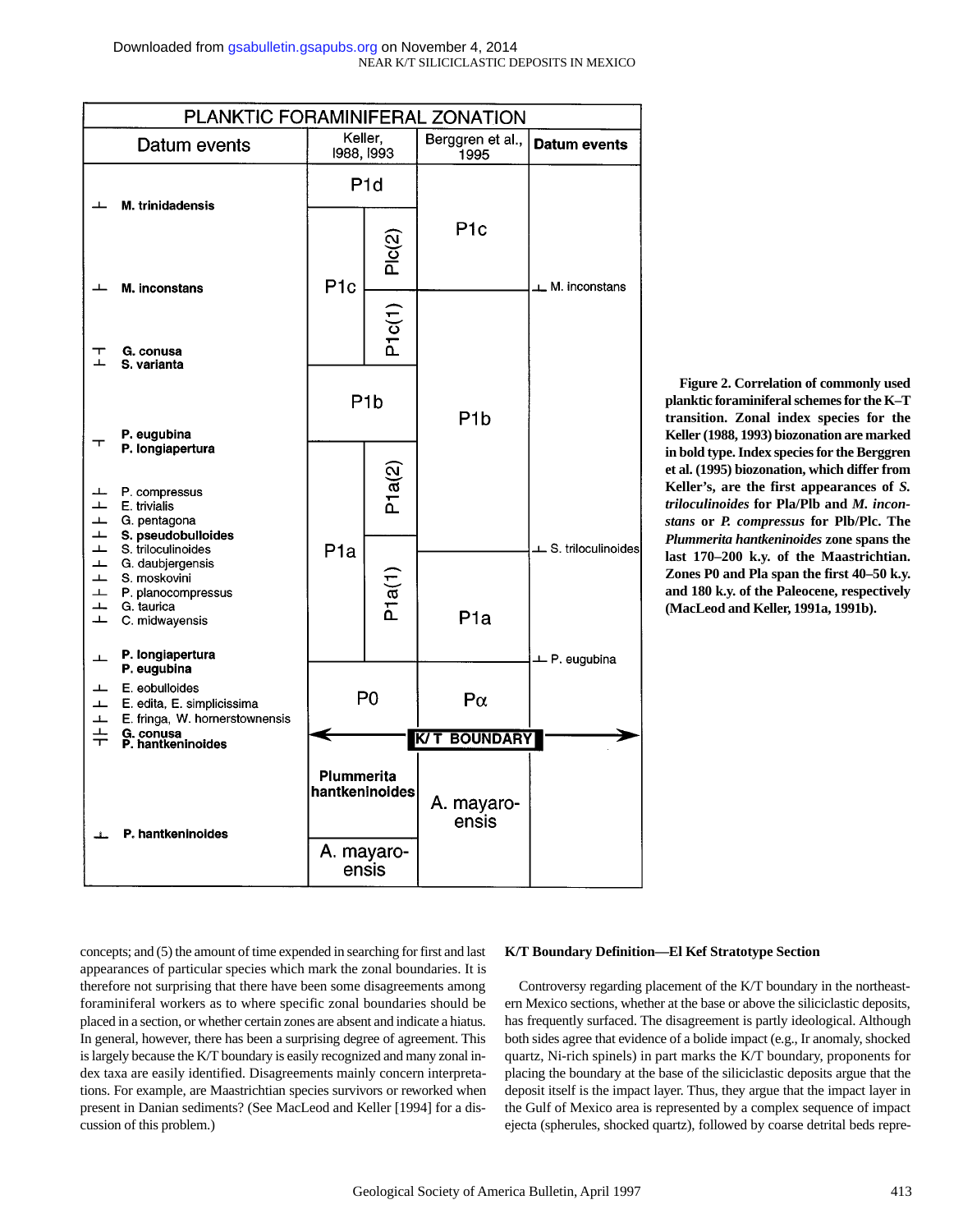

**Figure 3. K/T boundary defining criteria at the El Kef stratotype section. CaCO<sub>3</sub>, total organic carbon, and <sup>13</sup>C data from Keller and Lindinger (1989), iridium and Ni-rich spinel data from Robin et al. (1991), planktic foraminiferal data from Keller et al. (1996) and Ben Abdelkader (1992). The boundary clay layer is marked in black.**

senting tsunami deposits and megawave seiching, and finally fine-grained detrital beds containing the finer products of the impact clouds, including iridium, and the last sediment suspension from the turbulent waters (Smit et al., 1992, 1994a; Alvarez et al., 1992). Proponents of this view have thus made interpretation of the several-meters-thick siliciclastic deposits in northeastern Mexico an ad hoc definition of the K/T boundary event for that particular region. In addition to being a highly irregular stratigraphic practice and circular reasoning, this redefinition of the K/T boundary excludes the biostratigraphic tools that would allow correlation with K/T boundary sites worldwide. Moreover, because the hypothesis has been made into "fact" by definition, testing its veracity becomes moot. Even if the tsunami interpretation of these siliciclastic units was undisputed, this would at best be unsound stratigraphic practice. However, because this interpretation is also questionable (see discussion below), the use of this deposit as a K/T boundary marker bed is unacceptable. If the stratigraphic position and global correlation of the K/T boundary event and the siliciclastic deposits in the Gulf of Mexico region are to be determined, then global stratotype criteria for the K/T boundary must be employed.

The defining criteria for the K/T boundary are well established on the basis of the stratotype section at El Kef, Tunisia, which represents the most complete K/T transition known to date. Stratotype sections are chosen to provide workers with uniform criteria in stratigraphic interpretations and correlations–they cannot, therefore, be changed to suit a particular region.

The defining criteria for the El Kef stratotype are shown in Figure 3 and include the following. (1) There is a lithologic break from marl to clay deposition. At El Kef this boundary clay layer is 55 cm thick and represents zone P0, but in most sections worldwide this clay layer is only one to a few centimeters thick. Estimates for the duration of zone P0 vary from 40–50 k.y. on the basis of Milankovitch cycles in laminated clays and extrapolation from the paleomagnetic time scale (Herbert and D'Hondt, 1990; MacLeod and Keller, 1991a, 1991b) to 30–70 k.y. (Berggren et al., 1995). (2) A 2–3 mm oxidized red layer occurs at the base of the boundary clay. (3) Maximum Ir concentrations are found in the red layer and boundary clay, although they may tail tens of centimeters above because of bioturbation or postdepositional remobilization. (4) Ni-rich spinels are present in the red layer or base of the boundary clay. (5) A negative excursion of 2‰–3‰ occurs in 13C values of surface waters, but this excursion is restricted to low latitudes (Keller, 1996). (6) The first appearance of the Tertiary planktic foraminifera *Globoconusa conusa* occurs at the base of the boundary clay, and *Eoglobigerina fringa*, *E. edita*, and *Woodringina hornerstownensis* appear within a few centimeters of the base of the boundary clay, red layer, Ir anomaly, and Ni-rich spinels (Fig. 3; Ben Abdelkader, 1992; Keller et al., 1996). (7) The extinction of tropical and subtropical taxa occurs at or below the K/T boundary clay. The coincidence of these lithological, geochemical, and paleontological criteria is unique in the geologic record and virtually ensures that the stratigraphic placement of the K/T boundary is uniform and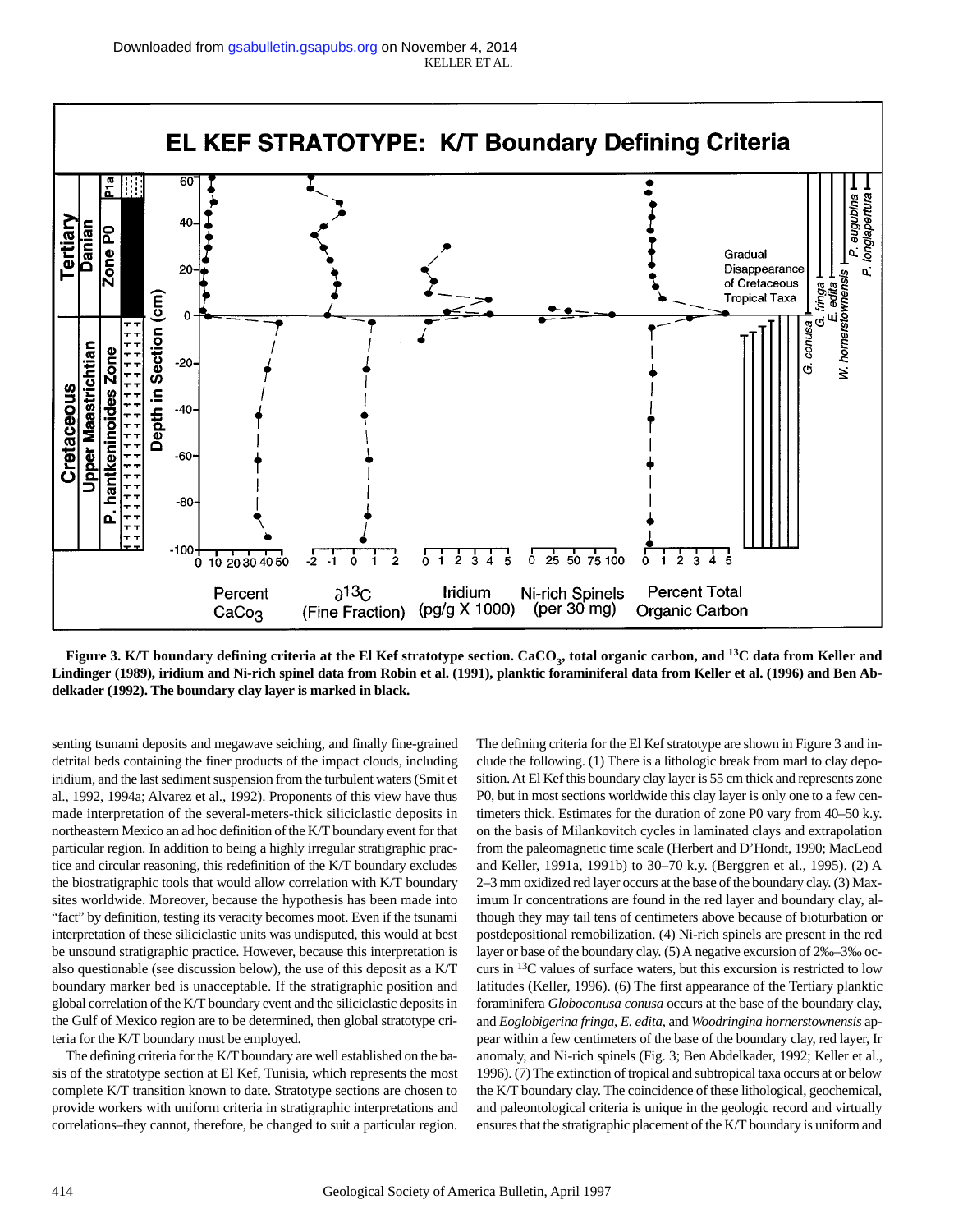coeval in marine sequences across latitudes. We have applied these K/T boundary criteria to the sections containing near-K/T siliciclastic deposits. Thus, in this report the "K/T boundary event" refers to the globally recognized K/T boundary and is stratigraphically distinct from the event that caused the Chicxulub structure and the siliciclastic deposits.

Except for the siliciclastic deposits, the K/T boundary sequences of northeastern Mexico are similar to those found at Agost and Caravaca in Spain (Smit et al., 1982; Canudo et al., 1991; Pardo et al., 1996), Stevns Klint and Nye Klov in Denmark (Schmitz et al., 1992; Keller et al., 1993b), and Brazos River, Texas (Jiang and Gartner, 1986; Keller, 1989). Similar to these localities, the northeastern Mexico sections exhibit short discontinuities in sedimentation due either to condensed intervals (dissolution and/or reduced productivity) or to short hiatuses, and the boundary clay (zone P0) is generally absent.

#### **K/T Boundary at El Mimbral**

We have analyzed two K/T transects at El Mimbral. Mimbral I is at the center of the channelized siliciclastic deposit and is the same location as the transect shown by Smit et al. (1992) and Stinnesbeck et al. (1993). Mimbral II is 122 m to the southwest near the edge of the channel where the siliciclastic sediments thin out, and only the topmost 20-cm-thick rippled sandy limestone layer is present. Mimbral II is more complete across the K/T boundary than Mimbral I, as demonstrated by Keller et al. (1994b), whereas Mimbral I has a more complete Maastrichtian interval exposed at the outcrop. In Figure 4 the species ranges of Mimbral I and II are shown as a composite, the Maastrichtian being represented by Mimbral I and the Tertiary by Mimbral II. Only the Mimbral section has been widely studied to date, and the bolide impact-generated tsunami interpretation is based on this section (Smit et al., 1992, 1994a; Stinnesbeck et al., 1993, 1994b). This may have led to erroneous interpretations. Although all northeastern Mexico sections are similar in overall aspects (e.g., the presence of siliciclastic sediments), they differ fundamentally in detail. For example, only the Mimbral section has Danian sediments directly overlying the siliciclastic member. In the three other localities examined (El Mulato, La Lajilla, and La Parida), a thin marl layer of Maastrichtian age overlies the top of the siliciclastic deposits, as discussed below.

Figure 4 shows that the Maastrichtian Méndez marls contain a diverse subtropical assemblage followed by relatively few foraminifers within the siliciclastic deposit, including the rippled sandy limestone layer in the topmost 20 cm. Above this layer at Mimbral II (but not Mimbral I) is a 3–4-cmthick clay layer with a 2–3-mm-thick red oxidized layer at its base. This led Keller et al. (1994b) to suggest that this clay layer may represent zone P0, although no Tertiary species or Ni-rich spinels are present (Stinnesbeck et al., 1993). However, Rocchia and Robin (1994, personal commun.) suggested that this is probably not the K/T boundary clay because of the absence of spinels and high iridium.

Ir values analyzed for Mimbral I by Smit et al. (1992) and for Mimbral II by Rocchia (1993, written commun.; see also Rocchia et al., 1996), Stinnes-



**Figure 4. Stratigraphic ranges of planktic foraminifera across the K/T boundary at El Mimbral: Méndez marl and siliciclastic deposit from Mimbral II, K/T boundary and Tertiary part from Mimbral I, which is more complete than Mimbral II. Note that only at El Mimbral is the top of the siliciclastic deposit directly underlying Danian sediments. In all other K/T transitions examined, a Maastrichtian age marl layer overlies this member.**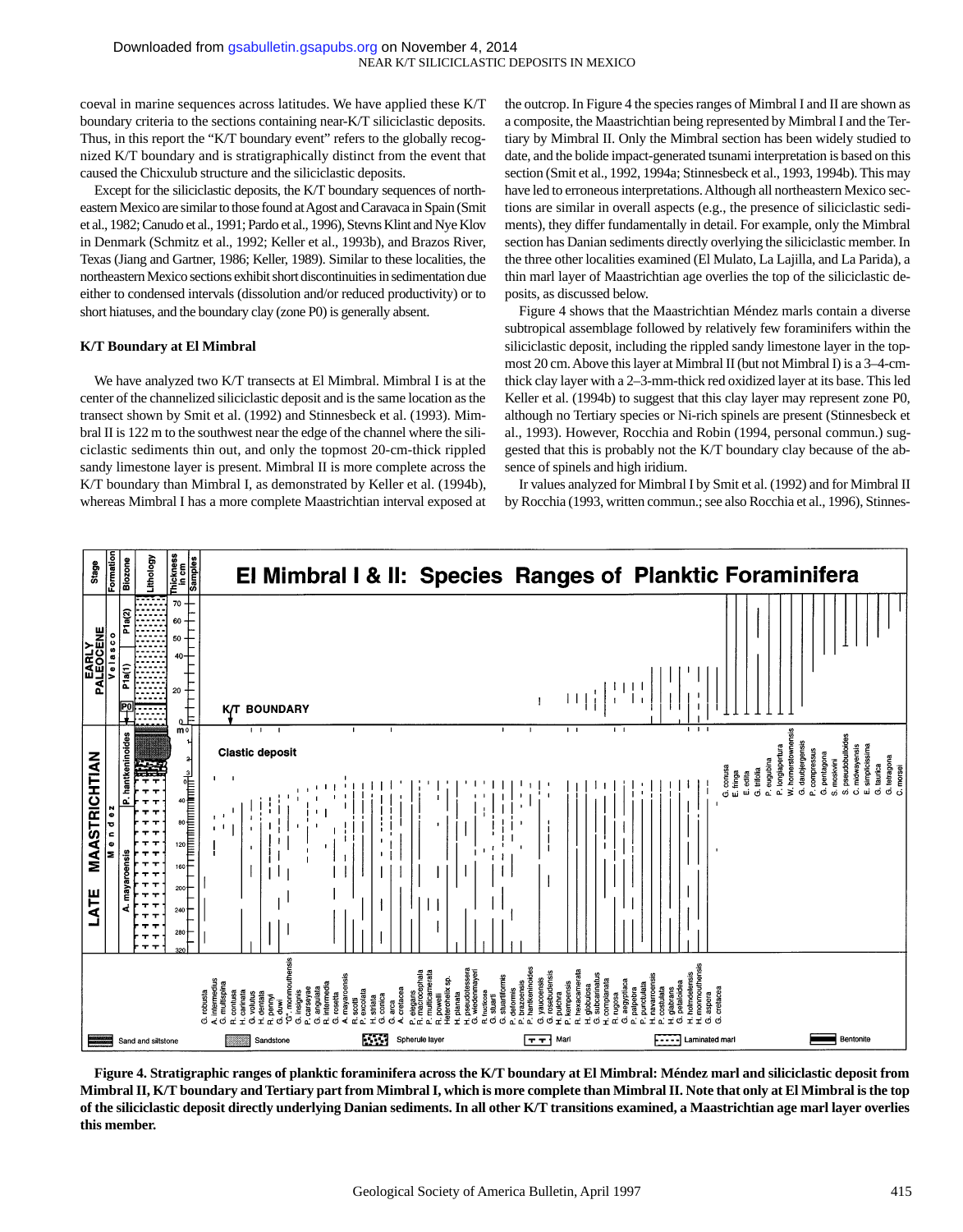**Mimbral II**  $\mathsf{A}_{\mathsf{L}}$ (Iridium analysis by Rocchia and Robin, written comm. 1993; Stinnesbeck et al., 1993) 50 45 S. pseudobulloides  $P1a(2)$  $P1a(2)$ 40 35 daubjergensis P. compessus-Early Paleocene nornerstownensi 30 **VELASCO SHALE** P1a(1) 25  $P1a(1)$ eugubina conusa 20 15 Ġ  $\widehat{\mathsf{E}}$  $10$ Depth in Section 5 S. **PO** CLAY  $\mathbf 0$ ate Maastrichtian P.hantkeninoid. Zn. P.hantkeninoid. Zn.  $-5$ **Disappearance**  $10$ of Cretaceous R.S.L. (Unit 3) Tropical  $-15$ Taxa  $-20$  $-25$ 1000 200 400 600 800  $\Omega$  $lr (pg/g)$ **Faunal events** Mimbral I В. (Iridium analysis by Smit et al., 1992; Faunal analysis by Keller et al., 1994b) 25  $\mathbf{R}$ wayensis  $rac{6}{2}$  pseudo pentagona pseudo daubjergensi 20 P1a(2) compress P<sub>1a(2)</sub> te<br>C. mid simpliciss longiapertu taurica PALEOCEN eugubina horners ASCO SHALE EARLY 15 townensis fringa edia Depth in Section (cm) 10 ග් Ġ P<sub>1a(1)</sub> έ ші 5 Ġ ய்ய <u>َم</u> **Hiatu** 0 MAASTRICHTIAN hantkeninoid. Zn. -5 **Disappearance** of Cretaceous R.S.L. (Unit 3) Tropical  $.16$ Taxa -20  $-25$ 200 400 600 800 1000  $\mathbf 0$ 

Ir (pg/g)

**Figure 5. Iridium distribution, lithology, and first appearances of planktic foraminifera across the K/T interval at Mimbral II (A) and Mimbral I (B). Note that Ir distribution reaches maximum values in the shales 7.5 cm above the clay layer and top of the siliciclastic deposit at Mimbral II, but immediately above the siliciclastic member at Mimbral I. Together with faunal events, this indicates that Mimbral I is less complete. However, both sections have a K/T hiatus as seen by the simultaneous appearance of many Danian species which in K/Tcomplete sections evolve sequentially over the first 50–l00 k.y. of the Danian. RSL rippled sandy limestone at top of siliciclastic member.**



P<sub>1a(1)</sub>

Zn.

hantkeninoid.

beck et al. (1993), and Keller et al. (1994a) are shown in Figure 5 (A and B) along with the first appearances of Danian planktic foraminifera. Mimbral II was sampled for geochemical and foraminiferal analyses at the same time, whereas Mimbral I was first collected by Smit and others for geochemical and faunal analyses. Smit and others clearly marked their sampled interval with red numbers on the rock outcrops and Keller subsequently recollected this interval for faunal analysis. Because of the sharp lithologic changes at Mimbral I and the closely measured intervals given by Smit et al. (1992), the faunal record can be closely matched with the iridium record.

Only background iridium values were measured in the Méndez marl, the basal spherule bed (unit 1), the middle sandstone (unit 2), and the upper sandsilt beds (unit 3) of the siliciclastic deposit (Smit et al., 1992; Stinnesbeck et al., 1993). Within the top 10 cm of the siliciclastic deposit (rippled sandy limestone layer of Fig. 5, A and B), iridium values are generally less than 0.2 pg/g and are 0.6 pg/g within the overlying clay layer at Mimbral II. Maximum values of 0.8 pg/g are reached within the shales at 7.5 cm above the base of the clay and red layer in the more complete Mimbral II section (Fig. 5A). At Mimbral I, iridium values are similar to Mimbral II except that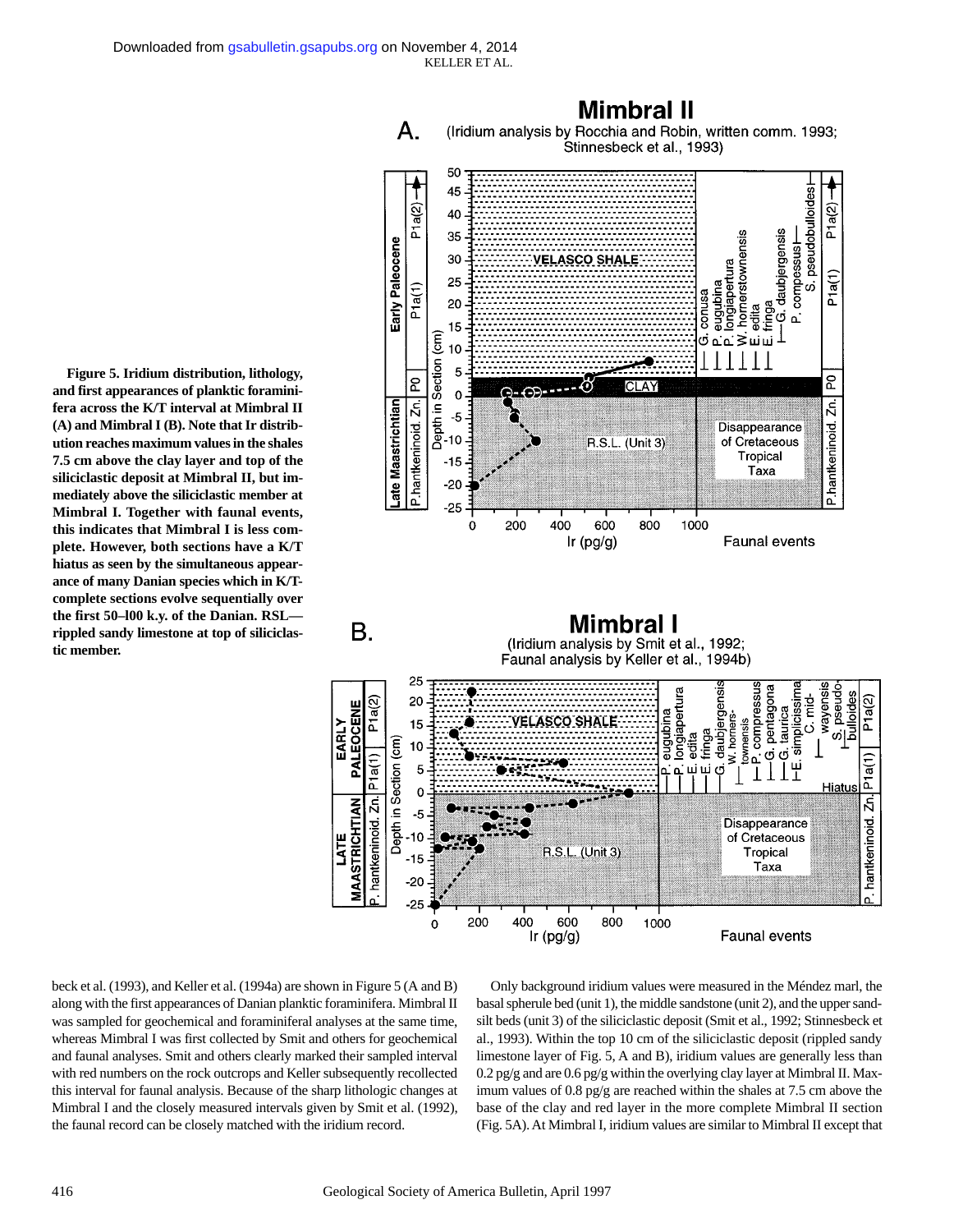in the absence of the clay layer peak Ir concentrations are found in the shales immediately above the top of the rippled sandy limestone layer (Fig. 5B). In addition, slightly higher (0.4–0.6 pg/g) Ir concentrations are present in the top 2–3 cm of the rippled sandy limestone layer. This led Smit et al. (1992, 1994a) to interpret the top of the siliciclastic deposit as the final impact air fallout and settling from the water column. We suggest that postdepositional remobilization of iridium and concentration due to carbonate dissolution and nondeposition between the top of the siliciclastic sediments and overlying Velasco shales is a more likely interpretation for the following two reasons.

First, Mimbral I may be incomplete with zone P0 and much of the lower part of zone Pla(1) missing. This is apparent in the stratigraphy of the two transects as shown in Figure 5 (A and B). At Mimbral I, index species of zone Pla (1) (*P. eugubina* and *P. longiapertura*) are present in the basal 1 cm of the Velasco shale along with three other new Danian species followed by another five new Danian species 3 cm above (Fig. 5B). This simultaneous appearance of 10 new Danian species, which in K/T-complete sections evolve sequentially over the first 100–150 k.y. of the Danian, represents a hiatus. Moreover, index species of zone Pla(2) (*P. eugubina*, *P. longiapertura*, and *Subbotina pseudobulloides*), which appear at only 10 cm above the top of the siliciclastic deposit, also suggest a hiatus (Fig. 5B). In contrast, Mimbral II has a more expanded section, with zone Pla(1) appearing immediately above the clay layer and zone Pla(2) appearing at 47 cm (Fig. 5A). Nevertheless, this section also has a short hiatus, as indicated by the simultaneous first appearance of six species that evolved sequentially in the early Danian.

Second, Ir concentrations, which are supposed to represent settling from the air, should have settled within weeks or at most a year. Paleontological evidence, however, suggests a much longer time period. This is evident in the presence of several new Tertiary species (e.g., *Parvularugoglobigerina eugubina*, *P. longiapertura*, and *Globoconusa daubjergenis*) in the first few centimeters of the Tertiary Velasco Formation within peak Ir concentrations.

Because these species evolved after the K/T boundary, settling from the water column after the K/T-impact–generated tsunami wave is unlikely. Although there is a possibility that Danian foraminifers were mixed downward by bioturbation, this could not account for the observed Ir profile. Perhaps the most likely explanation for the presence of higher Ir concentrations in Danian shales is postdepositional alteration of the original Ir maximum at the K/T boundary by erosion, remobilization, and bioturbation.

On the basis of currently available data and application of the stratotype criteria, we conclude that the K/T boundary at Mimbral is between the top of the siliciclastic deposit and the overlying Velasco shale, as discussed by Keller et al. (1994a, 1994b) and Stinnesbeck et al. (1993, 1994b). However, we agree that should the siliciclastic deposit at Mimbral and other sections be clearly shown to represent an impact-generated tsunami event deposited over a few hours or days, then the K/T boundary could arguably be placed at the base of this deposit, as Smit et al. (1992, 1994a) suggested. However, because trace fossil evidence and lithological and mineralogical data indicate that deposition occurred over an extended time period, placing the K/T boundary at the base of the siliciclastic deposit is not warranted. Ekdale and Stinnesbeck (1994, in press) observed several discrete burrowed horizons, often truncated by erosion in units 2 and 3 of the siliciclastic deposits. Because each of these bioturbated horizons indicates colonization by invertebrates of the ocean floor, and their truncation suggests interruption by an erosive event followed by sedimentation and subsequent recolonization, deposition by a tsunami over a few hours to days is definitely not the causal mechanism for the entire package of the siliciclastic deposits of northeastern Mexico.

#### **K/T Boundary at El Mulato and La Parida**

In the other three K/T sections examined (El Mulato, La Parida, and La Lajilla), a distinctive clay layer is not present, though planktic foraminifers clearly mark the K/T boundary (Figs. 6 and 7; see Lopez-Oliva and Keller,



**Figure 6. Stratigraphic ranges of planktic foraminifera across the K/T boundary at El Mulato. Note the presence of a rich Maastrichtian assemblage in the marl layer below the K/T boundary suggests the return of normal hemipelagic sedimentation after siliciclastic deposition and before the K/T boundary event. Note also that the simultaneous first appearance of nine Danian species marks a short hiatus at the K/T boundary. In the absence of** *P. hantkeninoides***, this zone is tentatively identified based on correlation with other nearby sections.**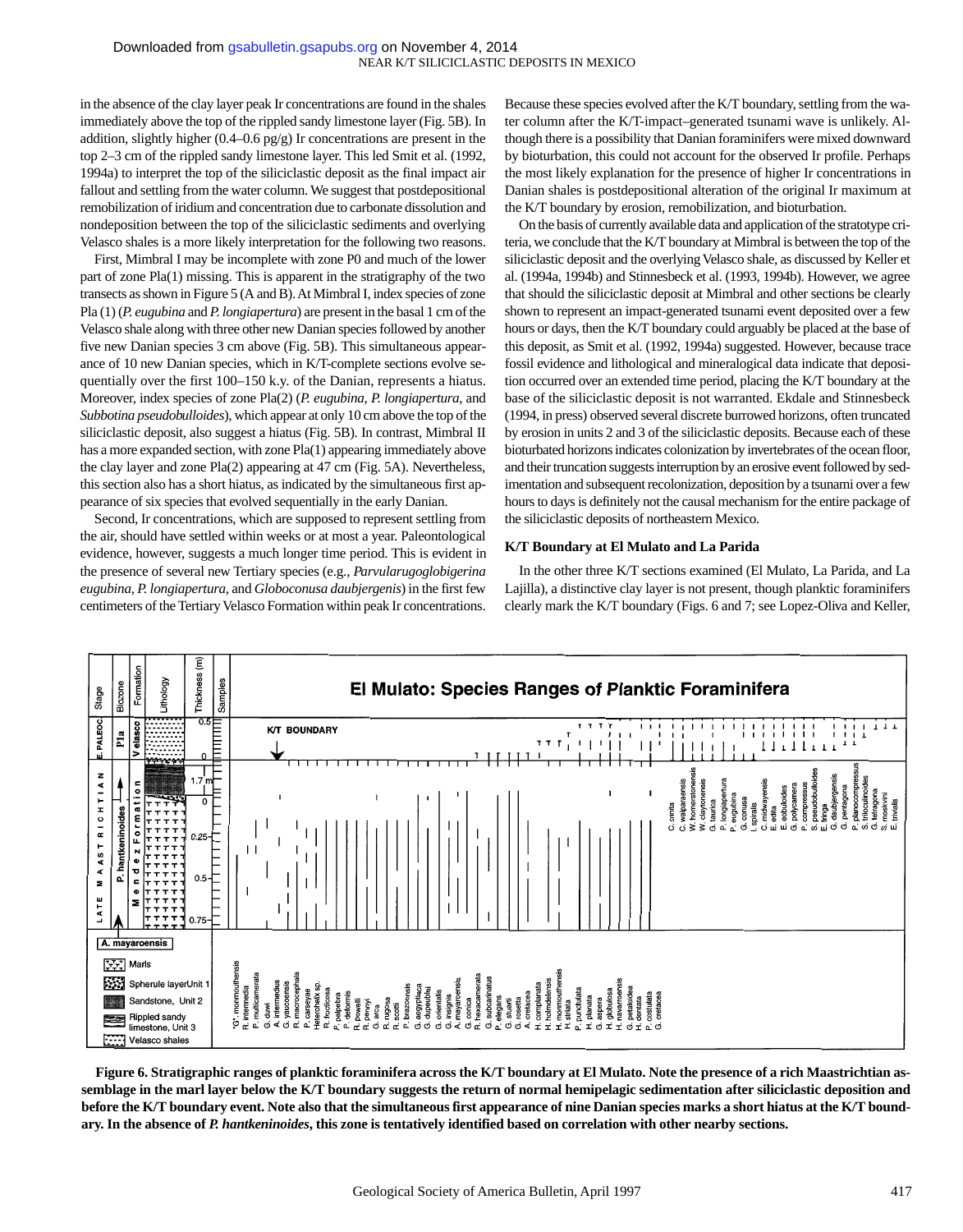

**Figure 7. Stratigraphic ranges and relative abundances of planktic foraminifera across the K/T boundary at La Parida. Note that the presence of a rich Maastrichtian assemblage in the 5–10-cm-thick marl layer above the siliciclastic deposit and below the K/T boundary suggests the return of normal hemipelagic prior to the K/T boundary event. The siliciclastic deposit at this location is very thin and laterally disappears.**

1996, for La Lajilla). In each of these sections, a 5–10-cm-thick marl layer with upper Maastrichtian planktic foraminifers directly overlies the top of the siliciclastic deposit and is in turn overlain by shales of the Tertiary Velasco Formation. The age and origin of this marl layer are critical in determining the stratigraphic position of the K/T boundary and the underlying siliciclastic deposit. However, interpretations differ. Smit et al. (1994a, personal commun.) maintained that this marl layer represents settling from the water column after the tsunami event and that therefore all planktic foraminifers present must be reworked. Thus, prior to locating the stratigraphic position of the K/T boundary, the reworking hypothesis must be examined.

#### **Test of Reworking Hypothesis**

The reworking hypothesis can be tested on the basis of several identifying criteria. (1) For example, if the fauna is reworked, then only a select subset of the fauna from which it is reworked should be present. This subset should consist of generally smaller taxa that are easily transported and resistant to breakage. However, the marl layer contains a diverse upper Maastrichtian foraminiferal assemblage, including nearly all and sometimes more species than are present in the Méndez marl below the siliciclastic deposit from which it is supposed to be reworked. Comparison of species richness in the marl layer with that within the Méndez marl below the siliciclastic deposit shows that at El Mulato there are 33 of 40 species present (Fig. 6). At La Parida, 40 species are present in the Méndez marl, but 41 species are within the thin marl layer above the siliciclastic deposit and 3 of these species are not present in the marls below (Fig. 7). Although high species richness and nonselectivity in the faunal assemblage is an inconclusive test of the reworking hypothesis, it provides strong evidence in favor of normal hemipelagic sedimentation.

(2) If faunas are reworked, then the relative abundance of species present should be random and/or biased toward species resistant to breakage; they should not reflect the proportions present within the original sediments from

which they were derived. In fact, the marl layer in question has relative abundances of species that reflect normal upper Maastrichtian assemblages. Moreover, many species, both resistant and less resistant to breakage and small and large in size, have similar or higher relative abundances than in those assemblages from which reworked material is supposed to have derived. This is evident for both El Mulato and La Parida sections, as shown in Figures 8 and 9. However, normal high species abundances do not rule out the possibility of abundant reworking, but together with high species richness and no evidence of faunal selectivity, they significantly reduce the probability.

(3) If assemblages are reworked, there should be many benthic foraminifers present that are transported from shallower shelf regions into deeper waters, as observed within some intervals of the siliciclastic deposit (Keller et al., 1994b). This is not the case within the thin marl layer overlying the siliciclastic sediments; we observed a benthic foraminiferal assemblage that is similar to the late Maastrichtian Méndez Formation with no obvious transport from shallower regions. We conclude that the standard foraminiferal criteria used to identify reworking provide no obvious support for this hypothesis.

(4) We also attempted to test the reworking hypothesis based on whole rock analysis of seven different rock types within the three units of the siliciclastic sediments, the Méndez Formation marls below and the Velasco Formation shales above (Table 1). The thin marl layer appears most similar to the Méndez Formation marl and differs substantially from the various rock types within the siliciclastic deposit. This suggests a hemipelagic origin similar to the Méndez marl.

(5) Clay minerals have been analyzed as an additional test of the reworking hypothesis. Table 2 shows the average clay mineral compositions for the Maastrichtian thin marl layer in comparison with different rock types within the siliciclastic deposit, the Méndez Formation marl below and the Velasco Formation shale above. Clay mineral compositions differ considerably both within the three marl layers analyzed (Méndez marl, marl layers of unit 1 and Maastrichtian thin marl) and between shale, silt, and sandstone layers. The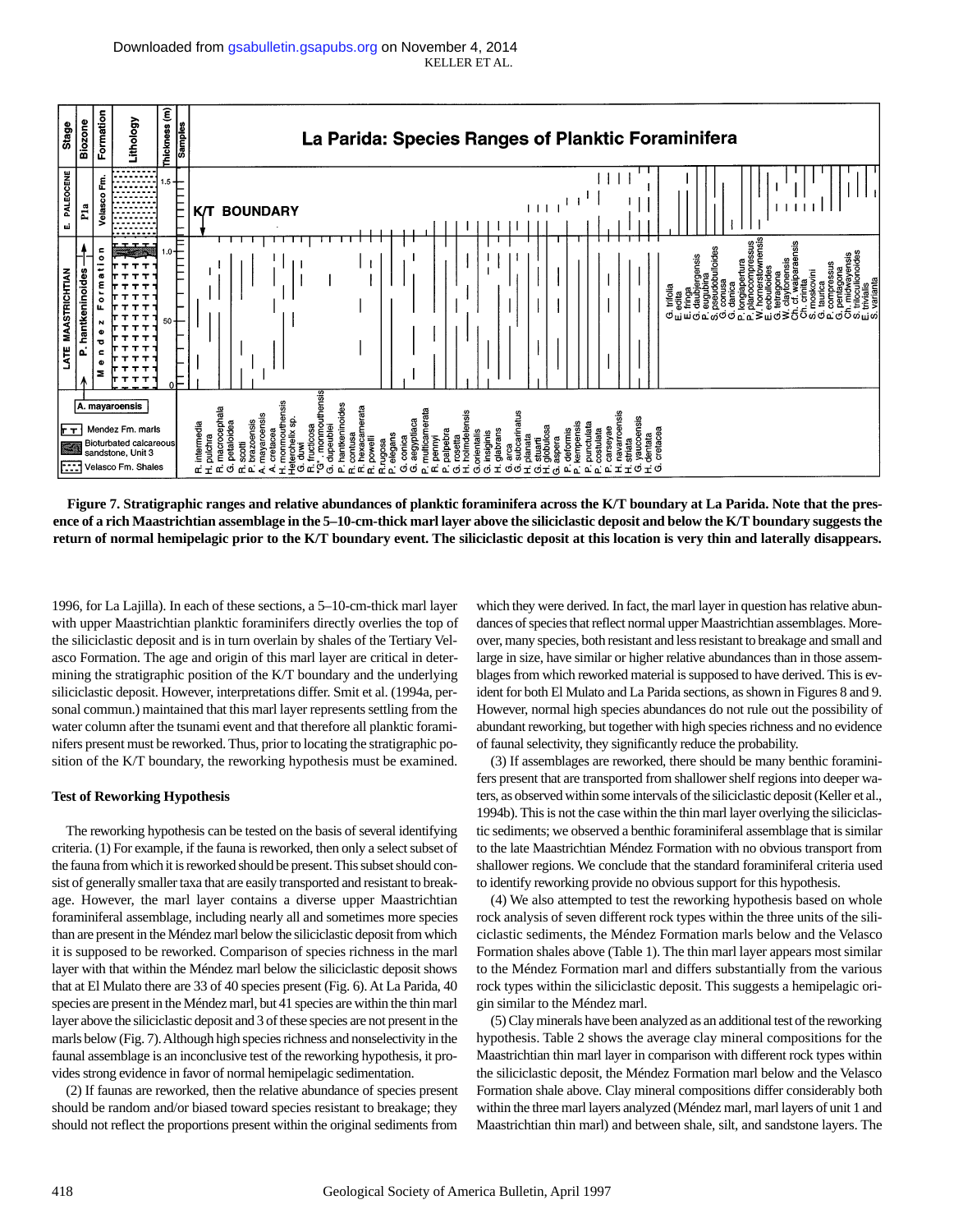

**Figure 8. Relative abundances of planktic foraminifera across the Cretaceous–Tertiary transition at El Mulato. Note that the relative species abundances within the thin marl layer between the K/T boundary and siliciclastic deposit are similar or greater than species abundances in the Méndez marl below and indicate normal hemipelagic sedimentation prior to the K/T event. These species distributions are unlike the sporadic occurrences of mainly reworked species in most parts of the siliciclastic deposit that indicate shallow water transport.**

thin marl layer is enriched in zeolites (2%), similar to two subunits in the upper unit 3 of the siliciclastic deposit; it is generally rich in chlorite and mica, similar to the Méndez marl, but also similar to most subunits of the siliciclastic deposit. Although we do not believe that diagenesis severely altered the clay minerals because the 1200 m of sediments which overlie the K/T boundary in this region are insufficient to cause significant transformation of clay minerals (e.g., from smectite to illite-smectite mixed layers and to illite), the presence of zeolites suggests some diagenesis through water-rock interaction.

(6) The reworking and settling from the water column hypothesis can be further tested on the basis of grain-size analysis of insoluble residues. If the marl layer is reworked, then the grain size should be coarser than the Méndez marl below. However, if the marl layer represents settling of fines from the water column, then the grain size should be fining upward from the top of the siliciclastic deposit. Table 3 shows granulometric data for various lithologic layers. These data show that the mean grain-size distribution of the Maastrichtian thin marl layer (4.95 mm) is similar to (though slightly lower than) the mean grain size of the Velasco shale (6.56 mm) above and the Méndez marl (6.63 mm) below, as well as the mean grain size of the sandy limestone layer within unit 1 (5.9 mm, Table 3). In contrast, the underlying rippled sandy limestone layer and sand layers of unit 3 and the sands of unit 2 have grain sizes that range from 8.92 to 10.85 mm. These granulometric data suggest a similar normal hemipelagic environment for deposition of the thin marl layer above the siliciclastic deposit, as for the Velasco shale and the Méndez marl. A comparison of the grain-size spectrum as a test for the reworking hypothesis also has its limitations; e.g., if significant diagenesis is present, as may be the case in the zeolite-enriched layers. However, these limitations seem to have been overlooked by Smit et al. (1994c), who used grain-size analysis of the Brazos River section to claim a reworking origin for the marl layer below the K/T boundary.

We conclude that of the six criteria tested for a reworking origin of the thin marl layer above the siliciclastic deposit, none show conclusive support for or against the reworking hypothesis.

#### **K/T Boundary**

Figures 6 and 7 show stratigraphic ranges of planktic foraminifera in the Mulato and Parida sections, which are similar to the trans-K/T stratigraphy of the Lajilla section (Lopez-Oliva and Keller, 1996). In each of these sections 50% to 66% of the Maastrichtian species disappear simultaneously at the top of the thin Méndez marl layer. In addition, six to nine Tertiary species simultaneously appear at the base of the overlying Velasco shale. This major faunal change between Cretaceous and Tertiary assemblages marks the globally recognized K/T boundary, although a hiatus is present. For example, at El Mulato, the K/T boundary is marked by the simultaneous appearance of 9 Danian species (*Chiloguembelina crinita*, *C. waiparaensis*, *Woodringina hornerstownensis*, *W. claytonensis*, *Globanomalina taurica*, *Parvularugoglobigerina eugubina*, *P. longiapertura*, *Globoconusa conusa*, and *Igorina spiralis*; Fig. 6), whereas at Parida (Fig. 7), 6 Tertiary species simultaneously first appear (*G. conusa*, *E. edita*, *E. fringa*, *P. eugubina*, *Subbotina pseudobulloides*, and *Globoconusa daubjergensis*), and at Lajilla, 11 Tertiary species simultaneously appear (Lopez-Oliva and Keller, 1996). This sudden change and the simultaneous appearance of many Tertiary species, which are known to evolve sequentially over the first l00 to 150 k.y. of the Tertiary, indicate a hiatus. A hiatus is also suggested by the high relative abundance of Danian species at their initial occurrence in all four sections examined and here shown for El Mulato and La Parida in Figures 8 and 9 (see Keller et al., 1994b, for El Mimbral relative abundances). Newly evolving species are generally rare at their initial appearances and only later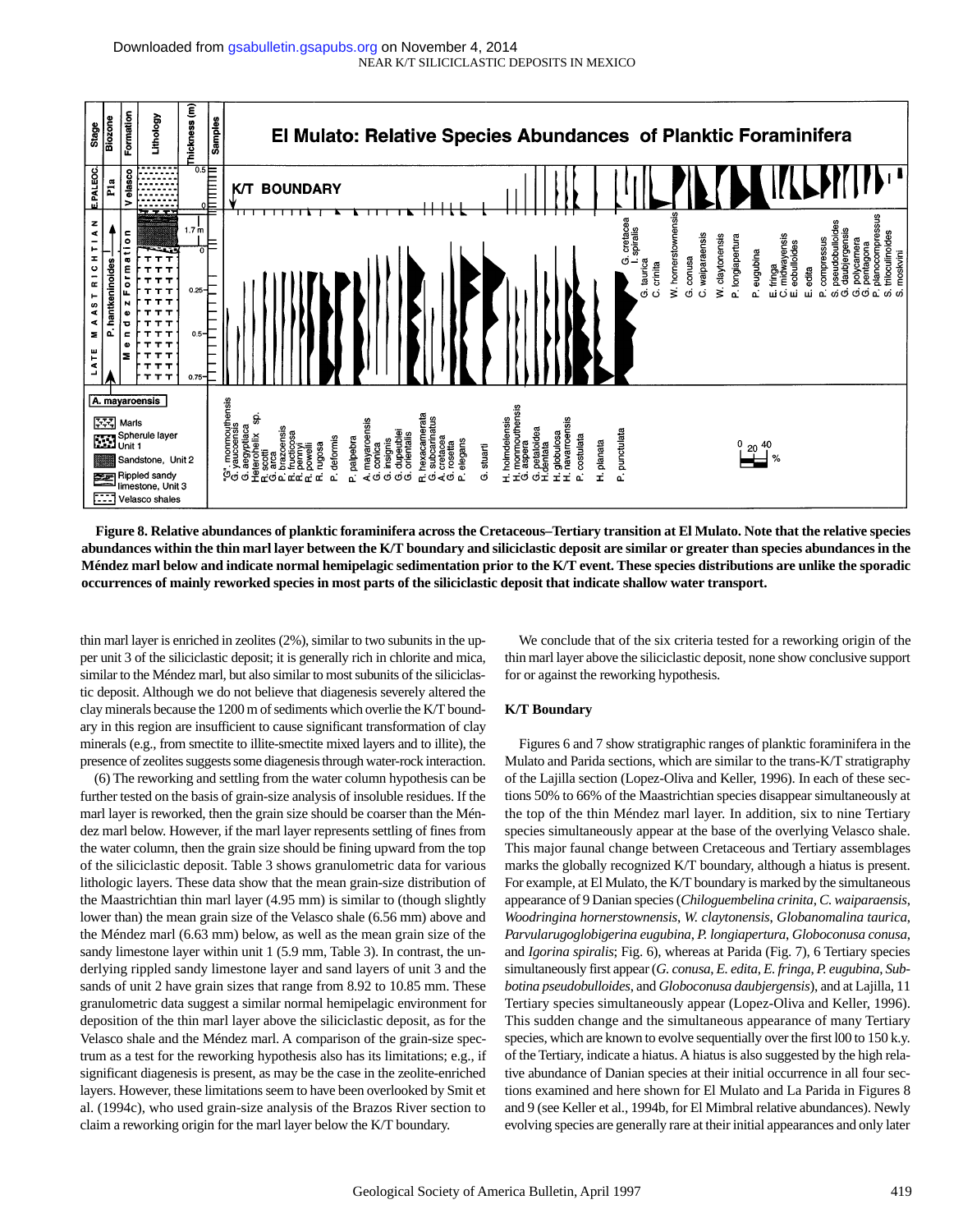

**Figure 9. Relative abundances of planktic foraminifera across the Cretaceous–Tertiary transition at La Parida. Note that the relative species abundances within the thin marl layer between the K/T boundary and siliciclastic deposit are similar or greater than species abundances in the Méndez marl below and suggest normal hemipelagic sedimentation prior to the K/T event.**

develop populations with numerous individuals; for this reason, high relative abundances of species at their initial appearance are generally interpreted as strong support for a hiatus or condensed interval.

The time interval missing at this hiatus can be estimated from key foraminiferal index species. In each of the sections examined, zone P1a index taxa, *P. eugubina* and *P. longiapertura*, and several species that first appear within zone P1a are present in the basal Tertiary Velasco shale. This indicates a short hiatus with zone P0 and varying parts of the lower part of zone P1a (Pla 1) missing in all three sections, as also observed at El Mimbral (Figs. 4 and 5A). It is possible that uppermost Maastrichtian sediments were also eroded at this hiatus, although this cannot be determined with the present stratigraphic resolution. A K/T boundary hiatus, or condensed interval, has been observed in K/T sections worldwide (MacLeod and Keller, 1991a, 1991b).

| TABLE 2. CLAY-MINERAL ANALYSIS |  |
|--------------------------------|--|
|--------------------------------|--|

| Unit                           | Zeolite<br>(%) | Chlorite<br>(%) | Mica<br>(%) | Illite-<br>smectite<br>(%) | Chlorite-<br>smectite<br>(%) |  |
|--------------------------------|----------------|-----------------|-------------|----------------------------|------------------------------|--|
| Velasco Formation              | 0.5            | 47              | 35          | 11                         |                              |  |
| Maastrichtian thin marl layer  | 2              | 32              | 46          | 15                         | 5                            |  |
| Unit 3 rippled sandy limestone | 3              | 39              | 35          | 16                         |                              |  |
| Unit 3 silt-shale layers       | 0              | 30              | 18          | 41                         | 11                           |  |
| Unit 3 sandstone layers        | 2              | 41              | 42          | 12                         | 3                            |  |
| Unit 2 massive sandstone       | 0              | 37              | 43          | 17                         | 0                            |  |
| Unit 1 spherule-rich layers    | 0              | 40              | 19          | 22                         | 18                           |  |
| Unit 1 S.S.L.                  | O              | 39              | 37          | 15                         | 9                            |  |
| Unit 1 marl layers             | 0              | 19              | 18          | 54                         | 9                            |  |
| Méndez Formation               |                | 40              | 35          | 25                         |                              |  |
|                                |                |                 |             |                            |                              |  |

Note: Average clay-mineral compositions for El Peñon, El Mulato, and La Lajilla sections (in percent of the size fraction <2 mm) for the marls of the Méndez Formation, three units and subunits of the siliciclastic deposit, the thin late Maastrichtian marl layer overlying the siliciclastic deposit, and the early Paleocene Velasco Formation. Number of samples analyzed for each layer is indicated in Table 3.

| IABLE 1. WHOLE-ROCK ANALYSIS |                   |                           |                    |  |  |
|------------------------------|-------------------|---------------------------|--------------------|--|--|
| Calcite<br>$(\% )$           | Quartz<br>$(\% )$ | Phyllosilicate<br>$(\% )$ | Plagioclase<br>(%) |  |  |
| 35                           | 21                | 36                        | 8                  |  |  |
| 53                           | 9                 | 34                        | 6                  |  |  |
| 36                           | 28                | 22                        | 15                 |  |  |
| 31                           | 22                | 36                        | 11                 |  |  |
| 39                           | 28                | 16                        | 17                 |  |  |
| 34                           | 31                | 19                        | 16                 |  |  |
| 64                           | 10                | 20                        | 6                  |  |  |
| 43                           | 24                | 23                        | 10                 |  |  |
| 38                           | 13                | 41                        | 8                  |  |  |
| 48                           | 15                | 30                        | 8                  |  |  |
|                              |                   |                           |                    |  |  |

 $\blacksquare$ .  $\blacksquare$ .  $\blacksquare$ .  $\blacksquare$ .  $\blacksquare$ .  $\blacksquare$ .  $\blacksquare$ .  $\blacksquare$ .  $\blacksquare$ .  $\blacksquare$ .  $\blacksquare$ .  $\blacksquare$ .  $\blacksquare$ .  $\blacksquare$ .  $\blacksquare$ .  $\blacksquare$ .  $\blacksquare$ .  $\blacksquare$ .  $\blacksquare$ .  $\blacksquare$ .  $\blacksquare$ .  $\blacksquare$ .  $\blacksquare$ .  $\blacksquare$ .  $\blacksquare$ .  $\blacksquare$ .  $\blacksquare$ .  $\blacksquare$ 

Note: Average whole-rock compositions for marls of the Méndez Formation, three units and subunits of the siliciclastic deposit, the thin late Maastrichtian marl layer above the siliciclastic deposit, and the early Paleocene shales of the Velasco Formation. Number of samples anlayzed for each layer is indicated in Table 3.

|  |  | TABLE 3. GRAIN-SIZE ANALYSIS |  |
|--|--|------------------------------|--|
|--|--|------------------------------|--|

| 17 19 LE 9. OI V 11 1 OI LE 7 11 17 1 LI OI O |         |        |            |  |  |
|-----------------------------------------------|---------|--------|------------|--|--|
| Unit                                          | Samples |        | Grain size |  |  |
|                                               | (no.)   | Median | Mean       |  |  |
| <b>Velasco Formation</b>                      | 12      | 5.6    | 6.56       |  |  |
| Maastrichtian thin marl layer                 | 5       | 3.98   | 4.95       |  |  |
| Unit 3 rippled sandy limestone                | 6       | 8.14   | 9.2        |  |  |
| Unit 3 silt-shale layers                      | 17      | 5.56   | 7.08       |  |  |
| Unit 3 sandstone layers                       | 19      | 9.01   | 10.85      |  |  |
| Unit 2 laminated sandstone                    | 13      | 7.09   | 8.92       |  |  |
| Unit 1 spherule-rich layers                   | 10      | 12.6   | 14.12      |  |  |
| Unit 1 S.S.L.                                 | 3       | 4.5    | 5.9        |  |  |
| Unit 1 marl layers                            | 11      | 7.92   | 7.92       |  |  |
| Méndez Formation                              | 18      | 6.63   | 6.63       |  |  |

Note: Average grain-size spectra, and samples analyzed, for El Peñon, El Mulato, La Lajilla, and El Mimbral for marls of the Méndez Formation, three units and subunits of the siliciclastic deposits, the thin late Maastrichtian marl layer overlying the siliciclastic deposit, and the early Paleocene Velasco Formation.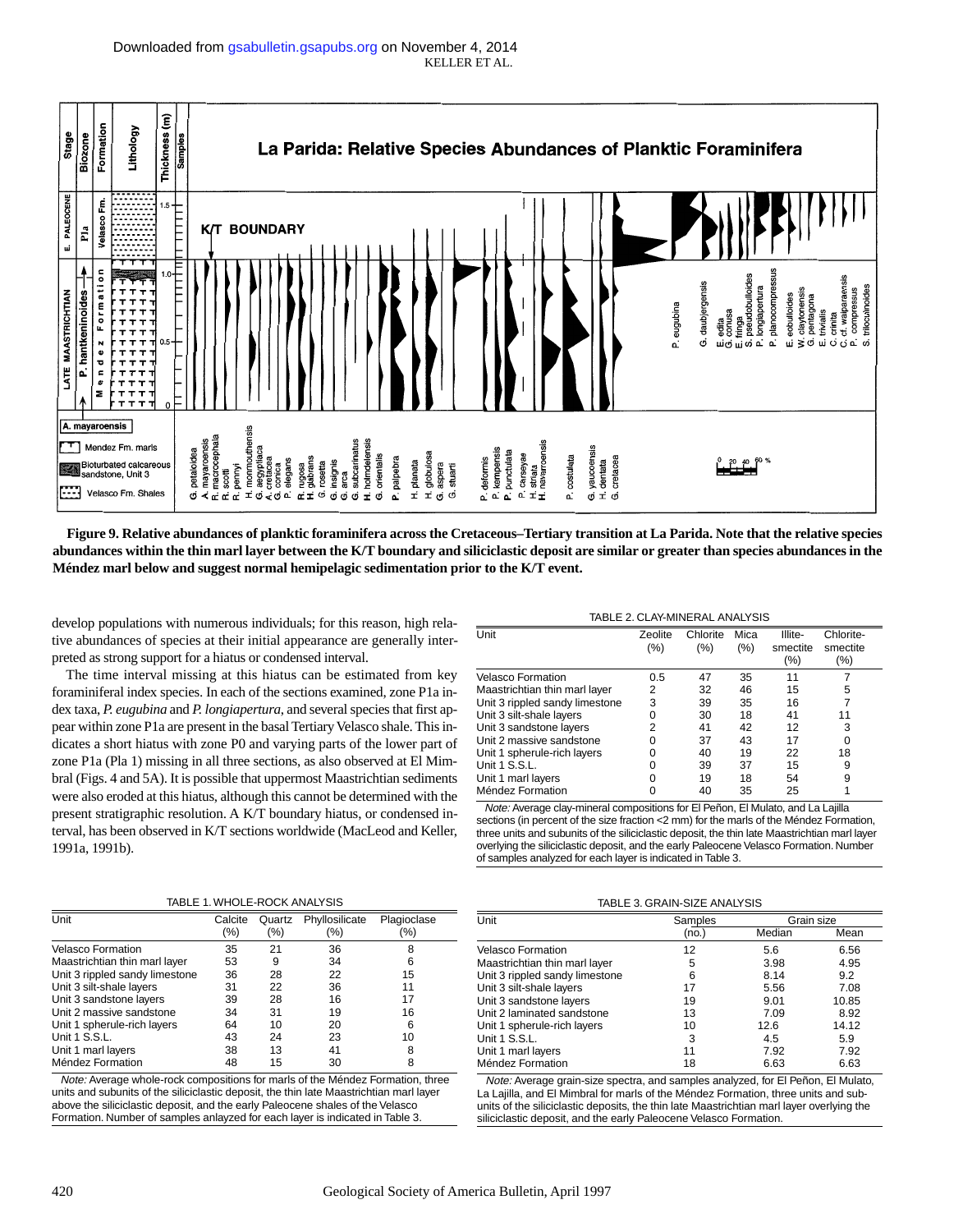

**Figure 10. Stratigraphic ranges of planktic foraminifera at Los Ramones (A) and Rancho Nuevo (B). Note the presence of** *P. hantkeninoides* **below the clastic deposit indicates that deposition occurred during the last 170–200 k.y. of the Maastrichtian.**

#### **Age of Siliciclastic Deposits**

What is the relationship of the siliciclastic deposits to the K/T boundary event? The presence of Maastrichtian and absence of Danian planktic foraminifera leaves no doubt that the siliciclastic sediments are of Maas-

trichtian age deposited at or before K/T boundary time (Stinnesbeck et al., 1993, 1994a; Keller et al., 1993a, 1993b, 1994a, 1994b). Until now, however, it has been impossible to bracket the time interval during which deposition took place. This is now possible with the new *Plummerita hantkeninoides* zone, which spans the last 170–200 k.y. of the Maastrichtian (chron 29R be-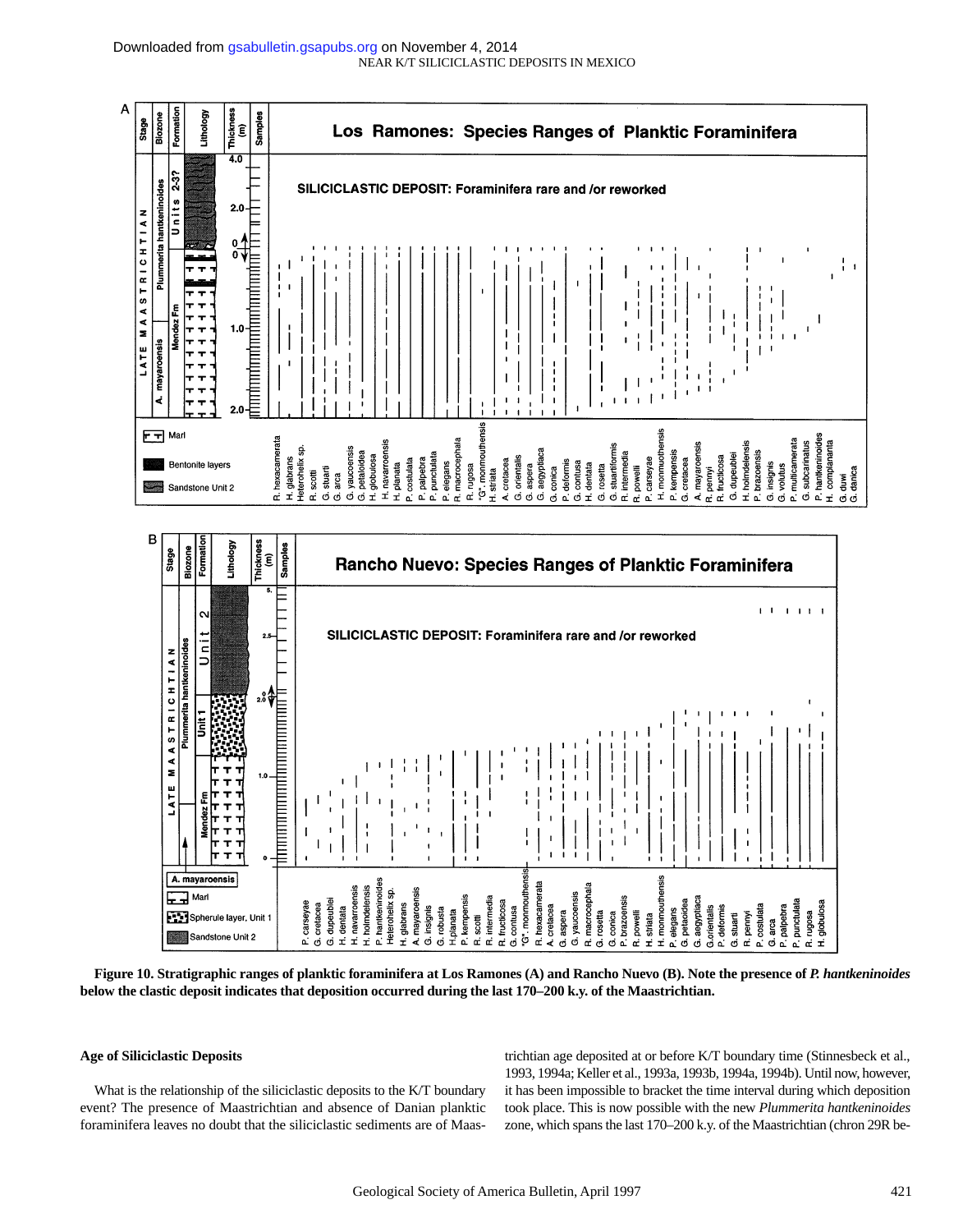KELLER ET AL. Downloaded from [gsabulletin.gsapubs.org](http://gsabulletin.gsapubs.org/) on November 4, 2014





**Figure 11. Stratigraphic ranges of planktic foraminifera at El Peñon (A) and La Sierrita (B). Note the presence of** *P. hantkeninoides* **just below the clastic deposit indicates that deposition occurred during the last 170–200 k.y. of the Maastrichtian.**

low the K/T boundary at Agost; Pardo et al., 1996). In all but one (Mulato) of ten Mexican K/T sequences examined to date, *P. hantkeninoides* is present below, within, or often above the siliciclastic deposits, but always below the

K/T boundary (Figs. 4 and 7). Moreover, in each of the sections examined where the siliciclastic deposit surfaces with no overlying Tertiary sediments (e.g., Ramones, Rancho Nuevo, Peñon, Sierrita; Figs. 10 [A and B] and 11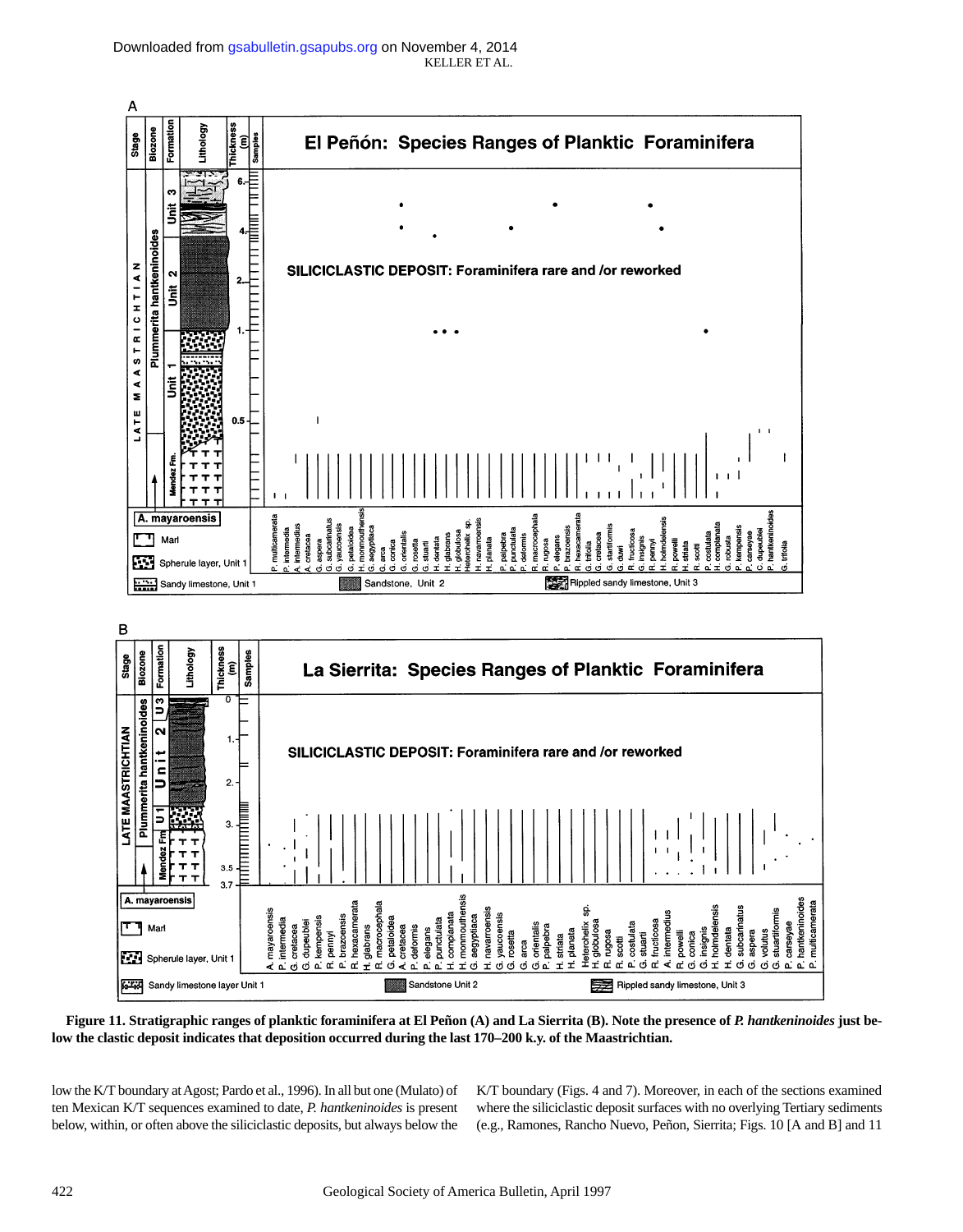[A and B]), *P. hantkeninoides* is present in the 0.2 m to 1.0 m of Méndez marls below the siliciclastic deposits. This indicates that deposition of this member occurred sometime within the last 170–200 k.y. of the Maastrichtian. Because the siliciclastic deposit rests on an undulating erosional surface of Méndez marl, one would expect variable erosion and hence a variable thickness of this zone. However, the well-constrained presence of *P. hantkeninoides* below the siliciclastic deposits in all sections suggests that erosion was minor and that the onset of siliciclastic deposition could have occurred as early as 150 k.y. before the K/T boundary (lower part of *P. hantkeninoides* zone). Figure 12 shows the stratigraphic correlation of the four most complete K/T sections in northeastern Mexico. Although siliciclastic deposits vary in thickness from a few centimeters to several meters, all were deposited within the *P. hantkeninoides* zone and are thus correlative.

Siliciclastic deposition appears to have terminated some time before the K/T boundary event as indicated by the presence of the thin (5–10 cm) marl layer above the siliciclastic deposit at the Lajilla, Mulato, and Parida sections. In the absence of any evidence of reworking, we suggest that this marl layer represents normal hemipelagic sedimentation which resumed at least some thousands of years before the K/T boundary event.

# **LONG-TERM DEPOSITION—THE SMOKING GUN**

#### **Case of the Burrows**

Abundant burrows present at the top of the siliciclastic deposit were originally interpreted by Smit et al. (1992, 1994a, 1994b) as originating from overlying Tertiary organisms that burrowed downward, and by Stinnesbeck et al. (1993, 1994) and Keller et al. (1994b) as resident Maastrichtian burrowers. However, neither argument was conclusive. With new evidence of burrowing within the siliciclastic deposits, the depositional nature can now be clarified.

The siliciclastic deposits of northeastern Mexico have been described in detail in several publications, including Smit et al. (1992), Stinnesbeck et al. (1993, 1996), Longoria and Grajales Nishimura (1993), and Keller et al. (1994a). Three lithologic units are generally recognized as shown for the El Peñon I section along with burrowed intervals and disconformities (Fig. 13A). The basal unit 1 consists of a spherule-rich 65–75-cm-thick friable interval of alternating laminae of clay and calcite spherules that is apparently unbioturbated. Within this unit is a 20-cm-thick well-cemented



**Figure 12. Lithologic and biostratigraphic correlation of the four most continuous K/T boundary sections in northeastern Mexico. Note that the three units (U-1, U-2, U-3) of the siliciclastic deposits can be correlated over 250–300 km. In three out of the four sections a Maastrichtian marl layer overlies the siliciclastic deposits, suggesting that normal hemipelagic sedimentation resumed prior to the K/T boundary. R.S.L. rippled sandy layer, S.L.L.—sandy limestone layer.**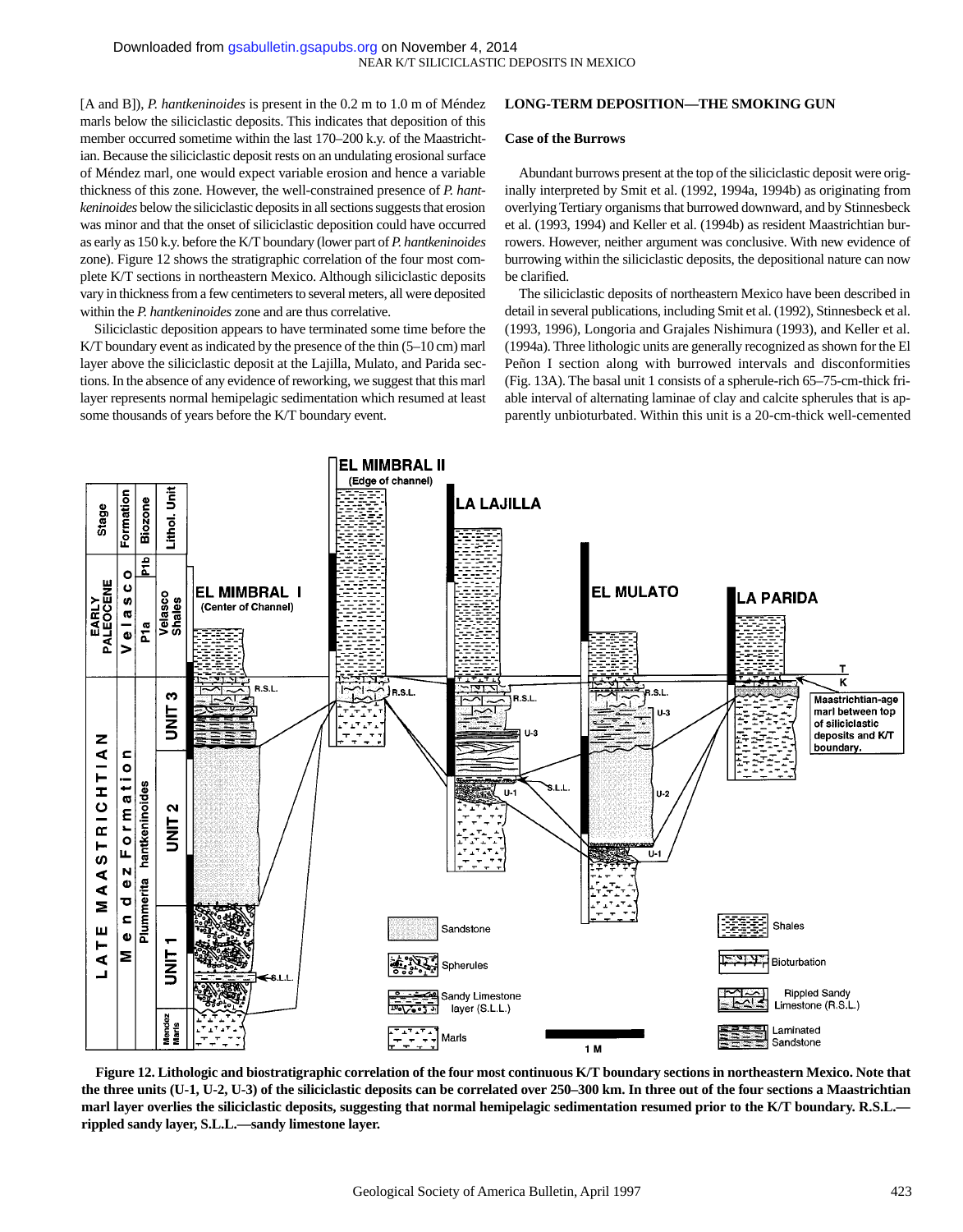sandy limestone layer (Fig. 12) that in many sections is bounded by disconformities and that contains few graded spherules at the base and top. Unit 1 is the most exotic of the three units with its abundant spherules and rare glass. The chemical composition of the glass is similar to that of glass spherules from Beloc, Haiti, and suggests the same origin, whether volcanic or impact (see Koeberl, 1994; Lyons et al., 1992; Robin et al., 1994).

Unit 2 is a sandstone that disconformably rests upon unit 1 and consists of texturally and compositionally homogenous sediments with little evidence of primary sedimentary structures. In some sections, the basal part has alternating fine and coarse-grained laminae. Spherule-filled burrows of crabs or other crustaceans are present in the laminated lower part of unit 2 as shown for El Peñon in Figure 13B, and these burrows are truncated by the overlying sand layers. Ekdale and Stinnesbeck (1997) interpreted these burrows as having been excavated as open burrows following deposition of the first sand layers and then filled with spherules, scoured and overlain by more unit 2 sand. The presence of these burrows indicates a hiatus in sedimentation long enough to allow burrowers to colonize the substrate, followed by deposition of the massive sandstone of unit 2. Thus, deposition of unit 2 was from multiple events and could not have occurred over a period of hours to days.

Unit 3 disconformably overlies unit 2 and consists of alternating sand, silt, and shale beds topped by one to several rippled sandy limestone layers (Figs. 12 and 13A). Fine-grained layers contain typical Maastrichtian planktic foraminiferal assemblages, which suggest periods of normal hemipelagic sedimentation (Keller et al., 1994a, 1994b). Two distinct layers are enriched in zeolites and suggest a glass precursor (Keller et al., 1994a; Adatte et al., 1994, 1996). Unit 3 is heavily burrowed by a group of deposit feeders (e.g., *Ophiomorpha*, *Chondrites*, *Zoophycos*, *Planolites*, and *Thalassinoides*) that represent permanent or semipermanent colonization of the substrate. A detailed discussion of these burrows and burrowing organisms is provided by Ekdale and Stinnesbeck (in press). At least three discrete intervals of bioturbation were observed in two rippled sand beds of the upper part of unit 3 and at the top of unit 3 (Fig. 13, C–E). In some bioturbated layers, *Chondrites* and (separately) *Ophiomorpha* are truncated by overlying sand beds. Sediment infilling of borrows in the topmost bioturbated layer of unit 3 contain exclusively late Maastrichtian foraminifera. This suggests that they were infilled prior to deposition of the overlying Tertiary shales of the Velasco Formation. Burrowing evidence thus indicates that the sands of unit 3 were deposited episodically and interrupted at least three times by successive episodes of colonization by invertebrates.

Bioturbation is thus the "smoking gun" that disproves the short-term impact-generated tsunami scenario for the siliciclastic deposits of northeastern Mexico. However, the discovery of multiple horizons of bioturbation also throws doubt on current alternative depositional scenarios such as a turbidite triggered by an impact-generated tsunami or earthquake (Bohor and Betterton, 1993), or the sea-level regression-transgression scenario (Stinnesbeck et al., 1993; Keller et al., 1994a). No satisfactory scenario exists to explain the unusual siliciclastic deposits. It is possible that they represent several tsunamis or unusual storm beds over a period of time, as suggested for the Brazos River clastic deposit by Yancey (1995).

# **TIMING OF IMPACT—OR IMPACTS?**

It is often assumed, largely on the basis of the presence of glass, that the siliciclastic deposits of northeastern Mexico represent the globally recognized K/T boundary (impact) event. We caution that this may not be the case. It is generally agreed that glass from Mimbral, Haiti, and Chicxulub is of similar chemical composition (e.g., Smit et al., 1992; Swisher et al., 1992; Koeberl and Sigurdsson, 1992; Stinnesbeck et al., 1993; Koeberl et al., 1994) and hence probably the same origin. A consensus seems to be

**Figure 13. (A) Lithostratigraphy of the Peñon I section with bioturbated intervals and disconformities marked. Scale is in meters. (B) Close-up of spherule-filled burrow truncated by scour and overlying sand, near the base of unit 2 at El Peñon. Burrows of this nature are 0.5 to 1.5 cm in diameter and 6 to 10 cm long. (C) Chondrites burrows exposed on bedding planes within unit 3 at El Peñon. (D) Vertical shafts of Chondrites burrows some of which are truncated by scour and overlying sand, within unit 3 at El Peñon. (E)** *Ophiomorpha* **burrows exposed on bedding planes within sandstone near top of unit 3 at Los Ramones.**

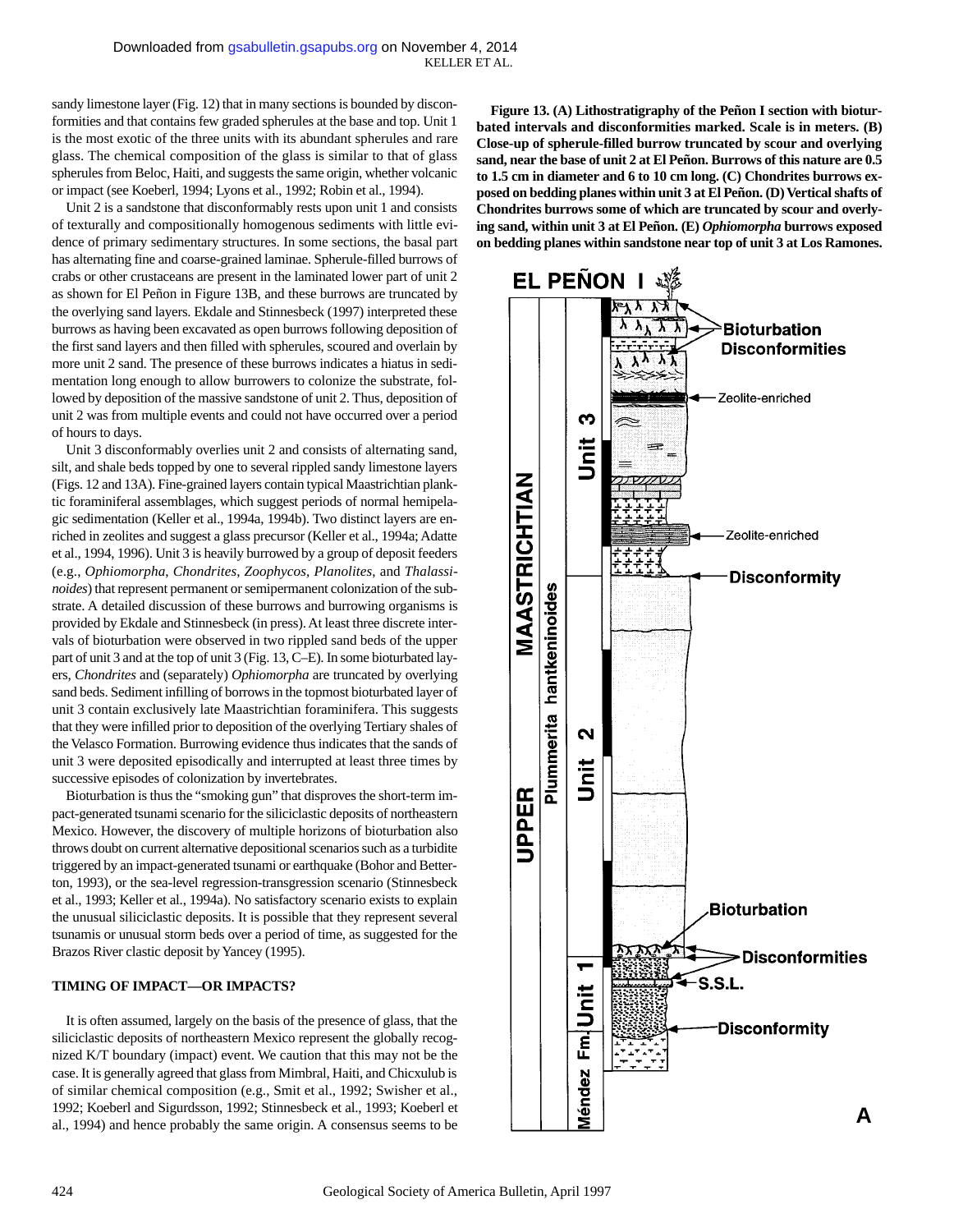



**Figure 13. (***Continued***).**

emerging that the origin of the glass is a bolide impact near Chicxulub,Yucatan; however, there are still some concerns that a volcanic origin cannot be excluded, as some authors have argued (for a discussion of the pros and cons of this argument, see Koeberl, 1994; Lyons et al., 1992; Robin et al., 1994; Leroux et al., 1995). Whether impact or volcanic origin, it appears safe to assume that the same event produced the glass at all three locations.

The next obvious question is the timing of this event. Was the glass produced by the K/T boundary impact, as generally assumed? Jéhanno et al. (1992) and Leroux et al. (1995) suggested that the glass in the Beloc (Haiti) section may have originated from a second event that preceded the K/T boundary. They based their argument on the 25–30-cm-thick carbonate-rich layer that stratigraphically separates the spherule layer from the overlying Ir anomaly, and peak abundance of Ni-rich spinels, which are associated with the globally recognized K/T boundary. Shocked quartz has two distinct peak distributions in the Beloc section, one at the K/T boundary and one below, at the top of the spherule-rich layer. Thus, Jéhanno et al. (1992) and Leroux et al. (1995) suggested the possibility of two events, one impact and the other impact or volcanic. Evidence from the northeastern Mexico sections seems to support their observations and may provide some time constraints for the depositional age of the pre-K/T event. In these sections, the stratigraphic position of the glass-bearing spherule layer is at the base of the siliciclastic deposit and separated from the K/T boundary by multiple event, episodic, and long-term deposition (e.g., bioturbation). Stratigraphic control

suggests that this deposition occurred sometime during the last 100–150 k.y. of the Maastrichtian, but ended at least several thousand years before the K/T boundary. A stratigraphic age estimate of glass deposition within the last 150 k.y. of the Maastrichtian is well within the age uncertainties of the  $^{40}Ar^{39}Ar$  ages measured from two glasses from Mimbral, which yielded  $65.05 \pm 0.30$  Ma and  $65.09 \pm 0.45$  Ma (Swisher et al., 1992).

#### **Chicxulub—A Pre-K/T Event?**

<sup>40</sup>Ar/<sup>39</sup>Ar ages of between 65.2  $\pm$  0.4 Ma and 64.98  $\pm$  0.05 Ma for melt rock of andesitic composition beneath breccias from Chicxulub cores and a mean age of  $65.01 \pm 0.08$  Ma for glass from Mimbral and Haiti are frequently quoted as evidence for a K/T boundary age of the Chicxulub structure (Sharpton et al., 1992; Swisher et al., 1992). Although these ages suggest that the measured glass in all three locations is probably coeval, as supported by geochemical compositions, they provide no age resolution for distinguishing two events that may have occurred within less than 100 k.y. of each other.

Our investigation suggests that there may have been two closely spaced events at K/T boundary time: a global (impact) event at the K/T boundary that is marked by mass extinctions, an iridium anomaly, and spinels, and a second Caribbean event preceding the boundary event by a minimum of several tens of thousands of years and a maximum of 150 k.y. The earlier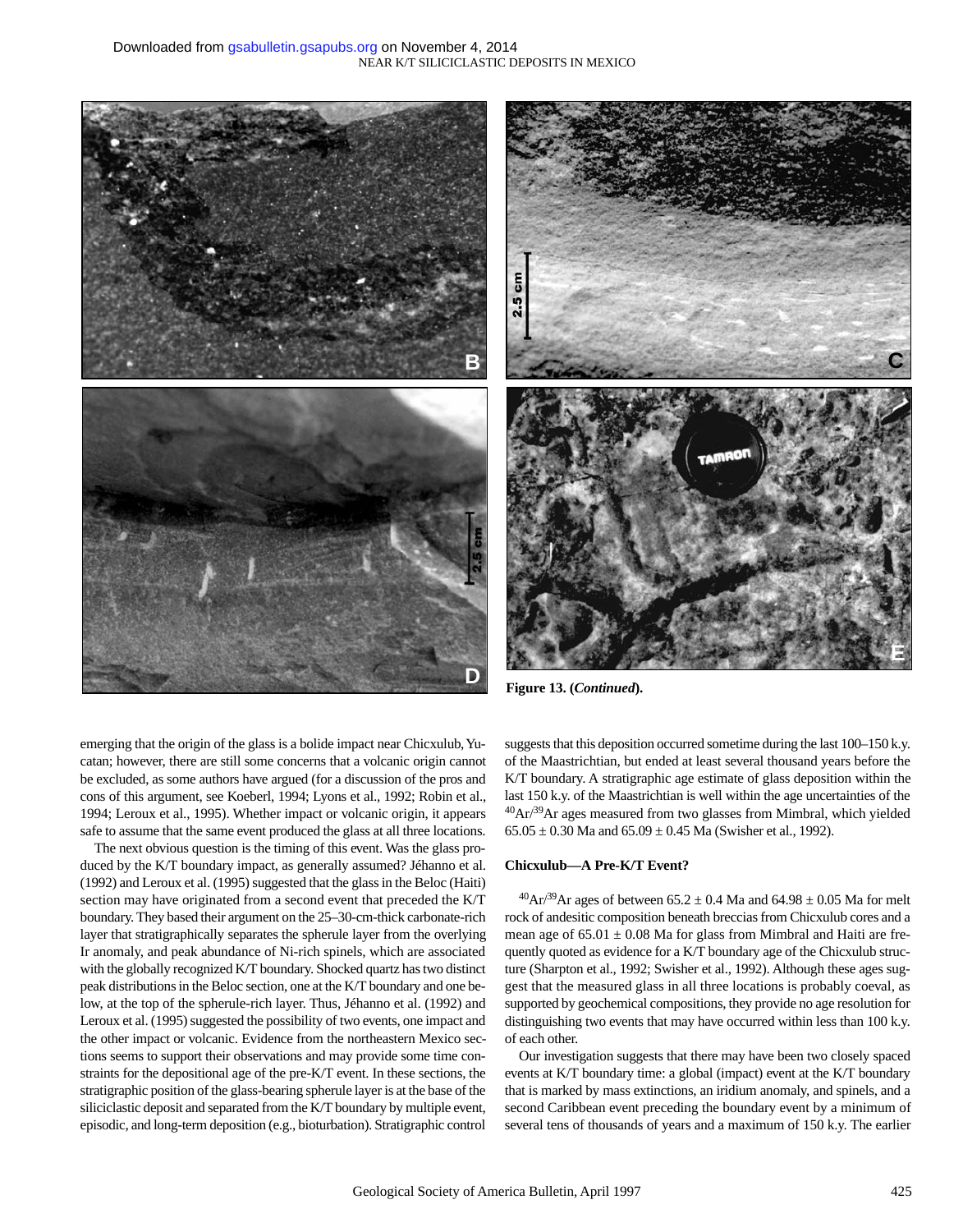Caribbean event produced abundant glass and shocked quartz (Beloc), but no iridium anomaly or spinels (Smit et al., 1992; Stinnesbeck et al., 1993; Leroux et al., 1995). Which of these events is represented at Chicxulub? Geochemical studies of Mimbral, Beloc, and Chicxulub glasses have yielded very similar compositions, leading to the conclusion that they have the same origin (Izett, 1990; Jéhanno et al., 1992; Smit et al., 1992; Lyons and Officer, 1992; Koeberl, 1993; Koeberl et al., 1994). On the basis of these studies, the Chicxulub structure should have been produced by the earlier, pre-K/T event.

There is some stratigraphic evidence for a possible pre-K/T age of the Chicxulub structure (Ward et al., 1995). For example, in well C1, Lopez Ramos (1973, 1983) reported 180 m of interbedded shales, marls, and limestones containing a well-developed Maastrichtian age foraminiferal fauna overlying the breccia unit. Ward et al. (1995) suggested, on the basis of electric-log correlations, that only about 18 m of these Maastrichtian sediments may be true marls and limestones. Nevertheless, their presence suggests that breccia emplacement may have preceded the K/T boundary event, although this must still be confirmed by micropaleontological analysis.

## **DISCUSSION AND CONCLUSIONS**

The critical questions to be answered in deciphering the sequence of events across the K/T boundary in Mexico are: Where, stratigraphically, is the K/T boundary and mass extinction? What is its stratigraphic relationship to the breccia and siliciclastic deposits? What is the nature and tempo of siliciclastic deposition; is it single event or multiple events? What is the stratigraphic relationship of these deposits to the Chicxulub event? In the previous sections we presented evidence in answer to each of these questions. In some cases, the new evidence fundamentally alters previous concepts and interpretations of siliciclastic deposition in Mexico (e.g., short-term tsunami deposition over hours or days is disproved), and in others, reevaluation of current K/T-impact scenarios on Yucatan are called for (e.g., Chicxulub structure may represent a second pre-K/T event). Major findings of this study are discussed and summarized below.

Siliciclastic deposits predate the K/T boundary. The globally recognized K/T boundary, Ir anomaly, and associated mass extinction of planktic foraminifera are stratigraphically above and separated by a thin marl layer from the siliciclastic deposits in three of four sections examined in northeastern Mexico (Lajilla, Mulato, Parida; Figs. 6, 7, 12). We find no evidence of reworking in this marl layer and suggest that it represents the resumption of normal hemipelagic sedimentation prior to the K/T boundary. A similar stratigraphic sequence of siliciclastic deposits or breccias followed by marls preceding the K/T boundary has been observed in sections from Texas to Brazil (Fig. 14, Keller and Stinnesbeck, 1996a). For example, the K/T boundary and Ir anomaly in the Brazos River sections are 15–20 cm above the clastic deposit (Jiang and Gartner, 1986; Keller, 1989); in Beloc, Haiti, they are 25–30 cm above the spherule layer (Jéhanno et al., 1992; Leroux et al., 1995); at Bochil, southern Mexico, they are 1 m above the breccia (Mon-



# STRATIGRAPHY OF K/T BOUNDARY SECTIONS

**Figure 14. Stratigraphy and lithology of K/T boundary sections from Brazos in Texas, Mimbral and Mulato in northeastern Mexico, Beloc in Haiti, Bochil in Chiapas, and Poty in Brazil. Note that in each of these sections the K/T boundary is well defined by a clay layer (except northeastern Mexico sections), which contains anomalously high iridium concentrations, and the first Tertiary planktic foraminifera appear immediately above it. In each section, the siliciclastic or breccia deposits are well below the K/T boundary and separated from it by claystone, marl, or limestone layers that indicate that normal hemipelagic sedimentation resumed before the K/T boundary event. These data indicate the presence of two events: a K/T boundary impact event associated with high iridium concentrations, and a pre-K/T event associated with glass.**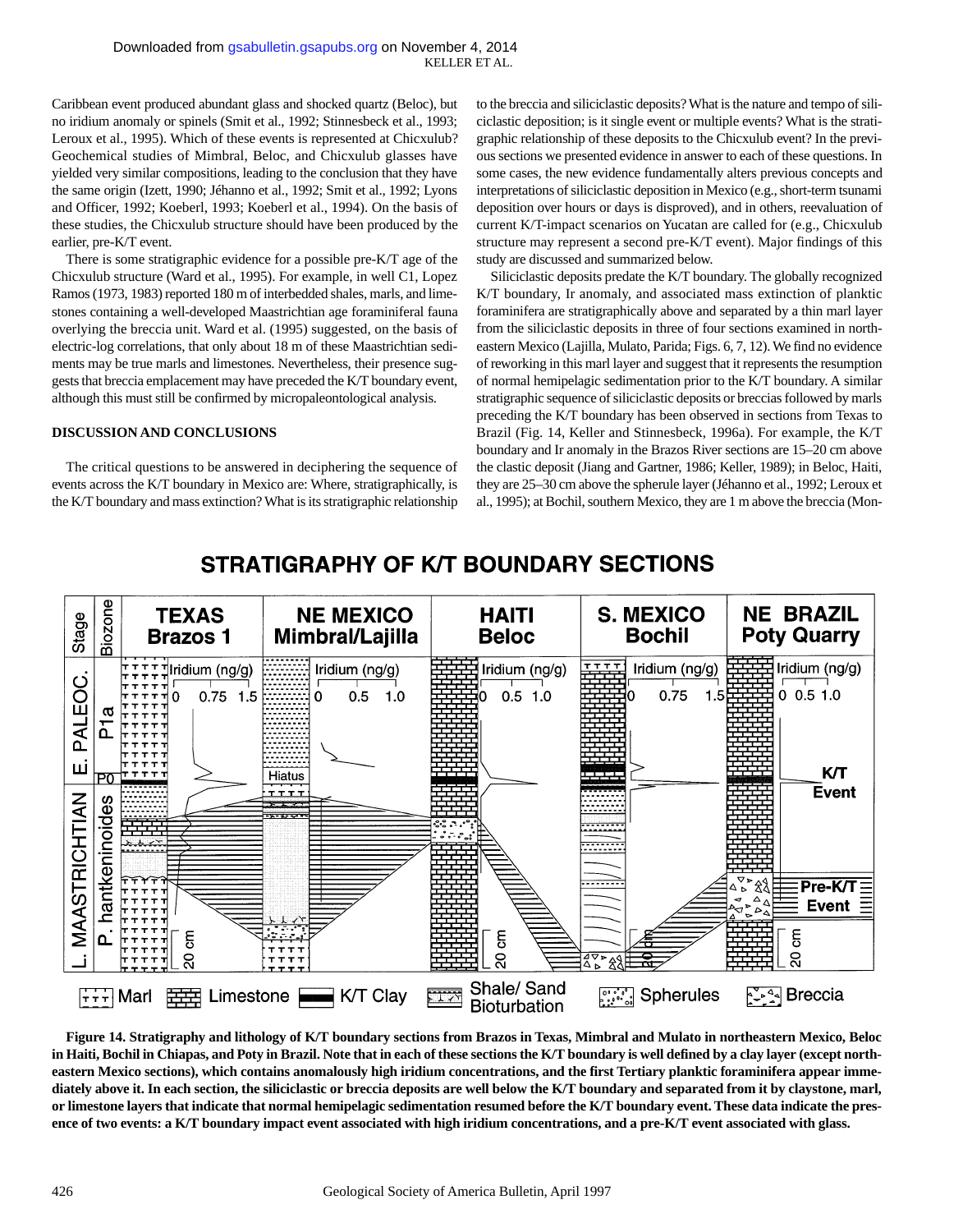tanari et al., 1994); and in Brazil, they are 70 cm above the breccia (Stinnesbeck and Keller, 1994; 1995). In the Yucatan Chicxulub well C1, at least 18 m of Maastrichtian limestones may overlie the breccia (Ward et al., 1995). Thus, siliciclastic deposition prior to the K/T boundary in northeastern Mexico is consistent with a regional pattern of siliciclastic and breccia deposits.

There was episodic deposition of siliciclastic sediments. Siliciclastic deposits in northeastern Mexico contain indisputable evidence of bioturbation indicating repeated colonization by invertebrates (Ekdale and Stinnesbeck, 1994, in press; this study). In addition, discrete and correlatable intervals enriched in zeolites, and marl and shale layers indicate normal hemipelagic sedimentation. All of these point to episodic, multiple-event deposition over an extended time period. Moreover, Yucatan breccias may also represent multiple event deposition, if a boulder origin can be excluded for the limestone and dolostone layers within breccias of Yucatan wells Y2,Y4, and Y6 (Ward et al., 1995).

Were there two impact events? K/T sections in Texas, Mexico, Haiti, and Brazil have clearly marked K/T boundaries, on the basis of biostratigraphic and geochemical criteria that identify this boundary in the El Kef stratotype and worldwide (Fig. 14). In each of these sections, only the K/T boundary is marked by an iridium anomaly and mass extinctions. No elevated Ir concentrations have been found in the siliciclastic or breccia deposits. However, these deposits are characterized by glass that is stratigraphically below the K/T boundary (northeastern Mexico sections, Haiti [Beloc], Chicxulub wells). The stratigraphic separation of the K/T boundary and siliciclastic and breccia deposits and the evidence of long-term deposition of the siliciclastic deposits suggest the presence of two events: one at the K/T boundary and the second (Chicxulub event?) within the last 100–150 k.y. of the Maastrichtian.

Mass extinction is associated with K/T boundary event. The mass extinction in planktic foraminifera that eliminated all tropical and subtropical Cretaceous species coincided with the globally recognized K/T boundary event, as also observed in the presence of this mass extinction above the siliciclastic deposits in northeastern Mexico (Figs. 6–9). Few species disappeared at or below the base of the siliciclastic deposit that marks the pre-K/T event. However, as much as 12% of pre-K/T species extinctions and a major decline in relative abundance of tropical and subtropical taxa during the last 300 k.y. of the Maastrichtian have been observed (Keller, 1988, 1996; Pardo et al., 1996). These faunal changes are generally attributed to the latest Maastrichtian maximum cooling (Barrera and Keller, 1994; Barrera, 1994) and sealevel lowstand about 300 k.y. before the K/T boundary, followed by rapid warming and sea-level transgression during the last 50–100 k.y. of the Maastrichtian (Schmitz et al., 1992; Keller et al., 1993b; Keller and Stinnesbeck, 1996b; Pardo et al., 1996). It is possible that these faunal changes may, in part, be related to the second pre-K/T boundary event.

#### **ACKNOWLEDGMENTS**

We gratefully acknowledge support for this study from National Science Foundation (grants INT-9314080 and OCE-9021338), the Petroleum Research Fund (ACS-PRF grant 2670-AC8), Conacyt (grant L120-36-36), and the Swiss National Fund (grant 8220-028367). We thank John Warme, Thomas Yancey, Laura Crossey, and William Sliter for reviews and their many helpful comments.

#### **REFERENCES CITED**

boundary clastic sediments in northeast Mexico: Implications for origin and nature of deposition, *in* Ryder, G., Fastovsky, D., and Gartner, S., eds., The Cretaceous-Tertiary event and other catastrophes in Earth history: Geological Society of America Special Paper 307, p. 211–226.

- Albertão, G. A., Koutsoukos, E. A. M., Regali, M. P. S., Attrep, M., Jr., and Martins, P. P., Jr., 1994, The Cretaceous-Tertiary boundary in southern low-latitude regions: Preliminary study in Pernambuco, northeastern Brazil: Terra Nova, v. 6, p. 366–375.
- Alvarez, W., Smit, J., Lowrie, W., Asaro, F., Margolis, S. V., Claeys, P., Kastner, M., and Hildebrand, A. R., 1992, Proximal impact deposits at the Cretaceous-Tertiary boundary in the Gulf of Mexico: A restudy of DSDP Leg 77 Sites 536 and 540: Geology, v. 20, p. 697–700.
- Ben Abdelkader, O. B., 1992, Planktonific Foraminifera content of El Kef Cretaceous-Tertiary (K/T) boundary type section (Tunisia): Tunis, Geological Survey of Tunisia, International Workshop on Cretaceous-Tertiary Transitions (El Kef Section), Part I, Abstracts, p. 9.
- Barrera, E., 1994, Global environmental changes preceding the Cretaceous-Tertiary boundary: Early–late Maastrichtian transition: Geology, v. 22, p. 877–880.
- Barrera, E., and Keller, G., 1994, Productivity across the Cretaceous-Tertiary boundary in high latitudes. Geological Society of America Bulletin, v. 106, p. 1254–1266.
- Berggren, W. A., Kent, D. V., Swisher, C. C., III, and Aubry, M.-P., 1995, A revised Cenozoic geochronology and chronostratigraphy, *in* Berggren, W. A., Kent, D. V., Aubry, M.-P., and Hardenbol, J., eds., Geochronology, time scales, and global stratigraphic correlation: SEPM Special Publication 54, p. 129–212.
- Bohor, B. F., and Betterton, W. J., 1993, Arroyo el Mimbral, Mexico, K/T unit: Origin as debris flow/turbidite, not a tsunami deposit: Lunar and Planetary Science Conference, v. 24, p. 143–144.
- Bourgeois, J., Hansen, T. A., Wiberg, P. L., and Kauffman, E. G., 1988, A tsunami deposit at the Cretaceous-Tertiary boundary in Texas: Science, v. 24l, p. 567–570.
- Brinkhuis, H., and Zachariasse, W. J., 1988, Dinoflagellate cysts, sea level changes and planktonic foraminifera across the Cretaceous-Tertiary boundary at El Haria, northwest Tunisia: Marine Micropaleontology, v. 13, p. 153–190.
- Buffler, R. T., Alvarez, W., Suarez, G., Camargo, A., Ocampo, A., and Pope, K. O., 1995, Chicxulub crater, Ter-tiary carbonate margins, and the cenote ring, Geological Society of America Abstracts with Programs, v. 27, no. 6, p. A348.
- Canudo, I., Keller, G., and Molina, E., 1991, K/T boundary extinction pattern and faunal turnover at Agost and Caravaca, SE Spain: Marine Micropaleontology, v. 17, p. 319–341.

Ekdale, A. A. and Stinnesbeck, W., 1994, Sedimentologic significance of trace fossils in K/T "Mimbral Beds" of northeastern Mexico: Geological Society of America Abstracts with Programs, v. 26, no. 7, p. A395. Ekdale, A. A., and Stinnesbeck, W., in press, Ichnology of Cretaceous-Tertiary (K/T) boundary beds in north-

- eastern Mexico: Palaios. Groot, J. J., de Jonge, R. B. G., Langereis, C. G., ten Kate, W. G. H. Z., and Smit, J., 1989, Magnetostratigraphy
- of the Cretaceous-Tertiary boundary at Agost (Spain): Earth and Planetary Science Letters, v. 94, p. 385–397.
- Herbert, T. D., and D'Hondt, S., 1990, Environmental dynamics across the Cretaceous-Tertiary extinction horizon measured 21 thousand year climate cycles in sediments. Earth and Planetary Science Letters, v. 99, p. 263–275.
- Hildebrand, A. R., and Boynton, W. V., 1990, Proximal Cretaceous/Tertiary Boundary impact deposits in the Caribbean: Science, v. 248, p. 843–847.
- Hildebrand, A. R., Penfield, G. T., Kring, D. A., Pilkington, M., Camargo, A. Z., Jacobson, S. B., and Boynton, W. V., 1991, Chicxulub crater: A possible Cretaceous/Tertiary boundary impact crater on the Yucatan Peninsula: Geology, v. 19, p. 867–869.
- Hildebrand, A. R., Bonis, S., Smit, J., and Attrep, M., Jr., 1993, Cretaceous-Tertiary boundary deposits in Guatemala: Evidence for impact waves and slumping on a platform scale?: Sociedad Mexicana de Paleontologia, Congreso Nacional de Paleontologia, 4th, p. 133–138.
- Hildebrand, A. R., Pilkington, M., Connors, M., Ortiz-Aleman, C., and Chavez, R. E., 1995, Size and structure of the Chicxulub crater revealed by horizontal gravity gradients and cenotes: Nature, v. 376, p. 415–417.
- Izett, G. A., 1990, Tektites in Cretaceous-Tertiary boundary rocks on Haiti and their bearing on the Alvarez extinction hypothesis: Journal of Geophysical Research, v. 96, p. 20879–20905.
- Jantschick, R., Nyffeler, R., and Donard, O. R. X., 1992, Marine particle size measurements with a stream-scanning laser system: Marine Geology, v. 106, p. 239–250.
- Jéhanno, C., Boclet, D., Froget, L., Lambert, B., Robin, E., Rocchia, R., and Turpin, L., 1992, The Cretaceous-Tertiary boundary at Beloc, Haiti: No evidence for an impact in the Caribbean area: Earth and Planetary Science Letters, v. 109, p. 229–241.
- Jiang, M. J., and Gartner, S., 1986, Calcareous nannofossil succession across the Cretaceous/Tertiary boundary in east-central Texas: Micropaleontology, v. 32, p. 232–255.
- Keller, G., 1988, Extinction, survivorship and evolution of planktic foraminifera across the Cretaceous/Tertiary boundary at El Kef, Tunisia: Marine Micropaleontology, v. 13, p. 239–263.
- Keller, G., 1989, Extended Cretaceous/Tertiary boundary extinctions and delayed population changes in planktonic foraminifera from Brazos River, Texas: Paleoceanography, v. 4, p. 287–332.
- Keller, G., 1993, The Cretaceous/Tertiary boundary transition in the Antarctic Ocean and its global implications: Marine Micropaleontology, v. 21, p. 1–45.
- Keller, G., 1996, The Cretaceous/Tertiary mass extinction in planktic foraminifera: Biotic constraints for catastrophe theories, in MacLeod, N., and Keller, G., eds., The Cretaceous/Tertiary mass extinction: Biotic and environmental events: New York, W. W. Norton and Company, p. 69–100.
- Keller, G., and Lindinger, M., 1989, Stable isotope, TOC and CaCO<sub>3</sub> records across the Cretaceous-Tertiary boundary at El Kef, Tunisia: Palaeogeography, Palaeoclimatology, Palaeoecology, v. 73, p. 243–265.<br>Keller, G., MacLeod, N., Lyons, J. B., and Officer, C. B., 1993a, Is there evidence for Cretaceous/Tertiary bound-

ary-age deep-water deposits in the Caribbean and Gulf of Mexico?: Geology, v. 21, p. 776–780.

- Keller, G., Barrera, E., Schmitz, B., and Mattson, E., 1993b, Gradual mass extinction, species survivorship, and long-term environmental changes across the Cretaceous/Tertiary boundary in high latitudes: Geological Society of America Bulletin, v. 105, p. 979–997.
- Keller, G., Stinnesbeck, W., Adatte, T., MacLeod, N., and Lowe, D. R., 1994a, Field guide to Cretaceous-Tertiary boundary sections in northeastern Mexico: Lunar and Planetary Institute Contribution 827, 110 p.
- Keller, G., Stinnesbeck, W., and Lopez-Oliva, J. G., 1994b, Age, deposition and biotic effects of the Cretaceous/Tertiary boundary event at Mimbral NE Mexico: Palaios, v. 9, p. 144–157. Keller, G., Li, L., and MacLeod, N., 1996, The Cretaceous/Tertiary boundary stratotype section at El Kef,
- Tunisia: How catastrophic was the mass extinction?: Palaeogeography, Palaeoclimatology, Palaeoecology, v. 119, p. 221–254.
- Keller, G., and Stinnesbeck, W., 1996a, Near-K/T age of clastic deposits from Texas to Brazil: Impact, volcanism and/or sea level lowstand?: Terra Nova, v. 8, p. 277–285.
- Keller, G. and Stinnesbeck, W., 1996b, Sea-level changes, clastic deposits and megatsunamis across the Creta-<br>ceous/Tertiary boundary, *in* MacLeod, N., and Keller, G., eds., The Cretaceous/Tertiary boundary mass extinction: Biotic and environmental events: New York, W. W. Norton and Company, p. 443–478.
- Koeberl, C., 1993, Chicxulub crater,Yucatan: Tektites, impact glasses, and the geochemistry of target rocks and breccias: Geology, v. 21, p. 211–214.
- Koeberl, C., 1994, Deposition of channel deposits near the Cretaceous-Tertiary boundary in northeastern Mexico: Catastrophic or normal sedimentary deposits?: Comment: Geology, v. 22, p. 957.

Adatte, T., Stinnesbeck, W., and Keller, G., 1994, Mineralogical correlations of near-K/T boundary deposits in northeastern Mexico: Evidence for long-term deposition and volcanoclastic influence, *in* New developments regarding the K/T event and other catastrophes in Earth history: Lunar and Planetary Institute Contribution 825, p. 1.

Adatte, T., Stinnesbeck, W., and Keller, G., 1996, Lithostratigraphic and mineralogical correlations of near-K/T